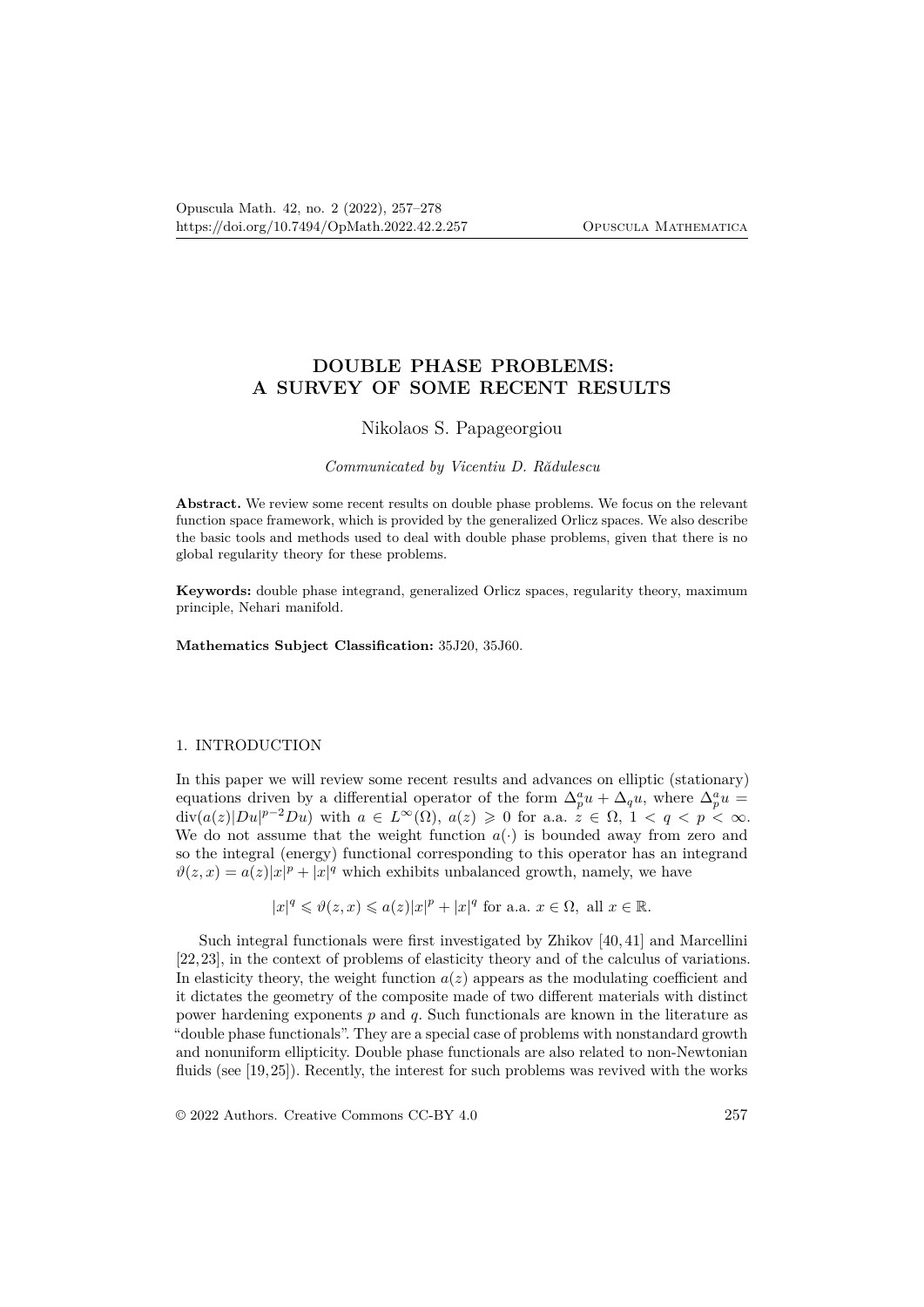of Mingione and coworkers (see [2,5,11]) and of Marcellini and coworkers (see [9,10,24]). We also mention the works of De Filippis  $[8]$  (problems with  $(p, q)$ -growth and a manifold constraint) and of Ragusa–Tachikawa [37] (double phase problems with variable exponents). Finally, there are the important review papers of Mingione–Rădulescu [25] and Rădulescu [36], which focus on the regularity theory for such problems. For double phase problems there are only local regularity results and a global regularity theory (up to the boundary, similar to that of Lieberman [18]), remains so far elusive. This eliminates some important tools available to problems with standard growth (see for example, Papageorgiou–Rădulescu–Zhang [30]). For this reason, we need to come up with new techniques to deal with such equations. The unbalanced growth of the relevant integrand, leads to a functional framework which goes beyond the standard Lebesgue and Sobolev spaces and uses generalized Orlicz and generalized Orlicz–Sobolev spaces (also known as Musielak–Orlicz spaces). A comprehensive treatment of such spaces can be found in the books of Harjulehto–Hästö [16] and of Musielak [26]. In the next section we review some basic aspects of the theory of these spaces.

## 2. GENERALIZED ORLICZ SPACES

The starting point of the theory of these spaces are the notions of a Φ-function and of a "generalized Φ-function".

**Definition 2.1.** A function  $\vartheta$ :  $\mathbb{R}_+ = [0, +\infty) \to \mathbb{R}_+$  is called an " $\Phi$ -function" (denoted by  $\vartheta \in \Phi$ ), if  $\vartheta(\cdot)$  is nondecreasing, continuous, convex,  $0 < \vartheta(t)$  for all  $t > 0$ ,  $\vartheta(0) = 0$  and  $\lim_{x \to +\infty} \vartheta(x) = +\infty$ . A function  $\vartheta : \Omega \times \mathbb{R}_+ \to \mathbb{R}_+$  ( $\Omega \subseteq \mathbb{R}^N$  a bounded domain) is called a "generalized  $\Phi$ -function" (denoted by  $\vartheta \in \Phi(\Omega)$ ) if for all  $x \in \mathbb{R}_+$ ,  $z \to \vartheta(z, x)$  is measurable and for a.a.  $z \in \Omega$ ,  $\vartheta(z, \cdot) \in \Phi$ .

We say that  $\vartheta \in \Phi(\Omega)$  is "locally integrable", if for all  $x \geq 0$ ,  $\vartheta(\cdot, x) \in L^1(\Omega)$ .

**Remark 2.2.** A generalized Φ-function is a Carathéodory function and therefore jointly measurable. Evidently  $\vartheta(z, x) = a(z)x^p + x^q, z \in \Omega, x \geq 0$  is a generalized Φ-function.

By  $M(\Omega)$  we denote the linear space of all measurable functions  $u : \Omega \to \mathbb{R}$ . As usual we identify two such functions which differ only on a Lebesgue-null set. Given  $\vartheta \in \Phi(\Omega)$ , the generalized Orlicz space  $L^{\vartheta}(\Omega)$  is defined by

 $L^{\vartheta}(\Omega) = \{u \in M(\Omega) : \text{ there exists } \lambda > 0 \text{ such that } \rho_{\vartheta}(\lambda u) < \infty\}$ 

with  $\rho_{\theta}(\cdot)$  being the modular function defined by

$$
\rho_{\vartheta}(u) = \int_{\Omega} \vartheta(z, |u(z)|) \mathrm{d}z.
$$

We equip the generalized Orlicz space  $L^{\vartheta}(\Omega)$  with the so-called "Luxemburg norm" defined by

$$
||u||_{\vartheta} = \inf \left\{ \lambda > 0 : \int_{\Omega} \vartheta \left( z, \frac{|u|}{\lambda} \right) dz \leq 1 \right\}.
$$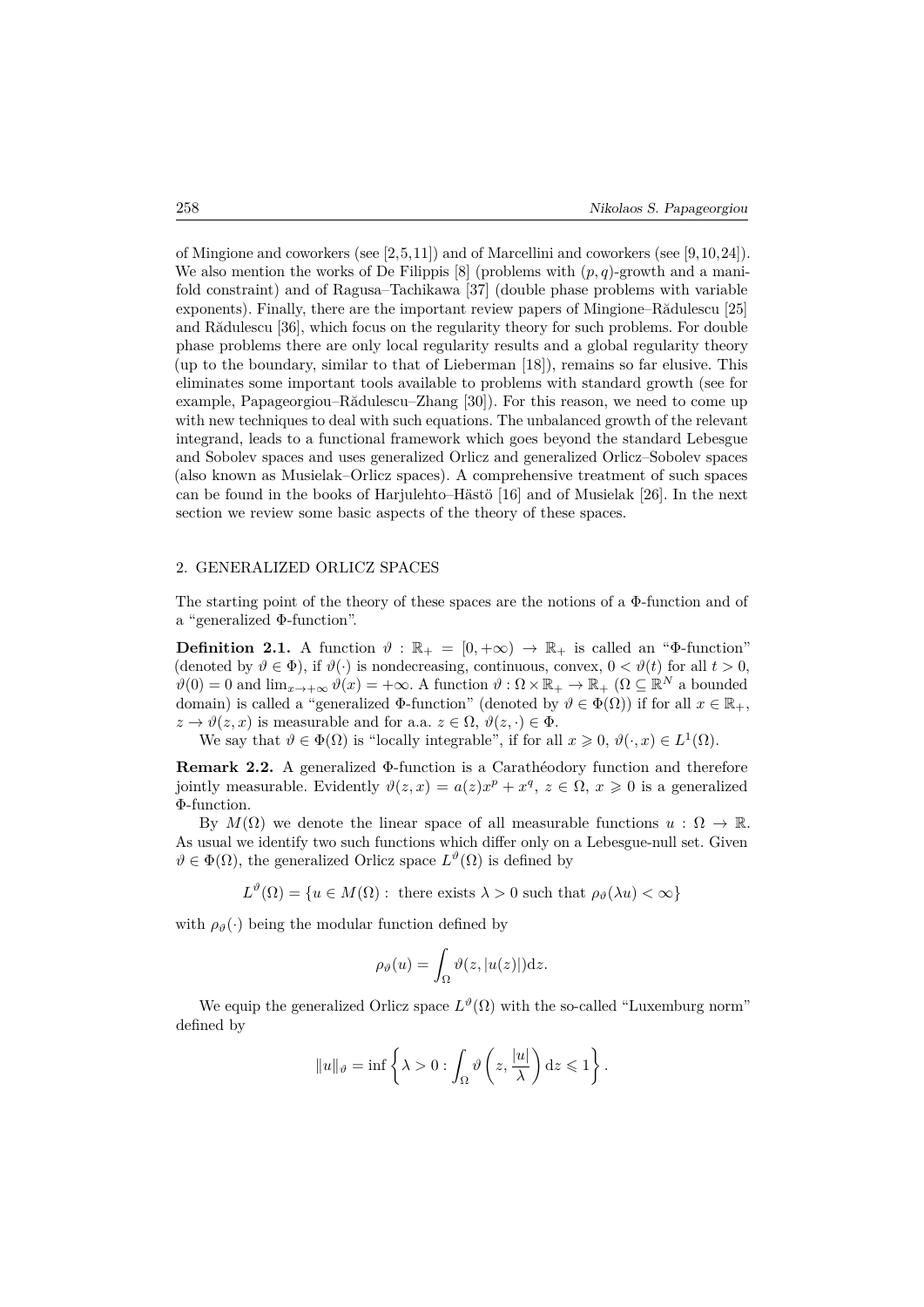**Proposition 2.3.** *If*  $\vartheta \in \Phi(\Omega)$ *, then*  $L^{\vartheta}(\Omega)$  *is a Banach space.* **Definition 2.4.** Let  $\vartheta$ ,  $\xi \in \Phi(\Omega)$ ,

(a) We say that  $\vartheta$  is "weaker" than  $\xi$ , denoted by

$$
\vartheta \preceq \xi,
$$

if there exist constants  $c_1, c_2 > 0$  and a function  $h \in L^1(\Omega)$  such that

$$
\vartheta(z, x) \leq c_1 \xi(z, c_2 x) + h(z)
$$
 for a.a.  $z \in \Omega$ , all  $x \geq 0$ .

(b) We say that  $\vartheta$  satisfies the " $(\Delta_2)$ -condition", if there exist a constant  $c > 0$  and a function  $h \in L^1(\Omega)$  such that

 $\vartheta(z, 2x) \leq c\vartheta(z, x) + h(z)$  for a. a.  $z \in \Omega$ , all  $x \geq 0$ .

**Proposition 2.5.** *If*  $\vartheta$ ,  $\xi \in \Phi(\Omega)$  *and*  $\vartheta \preceq \xi$ *, then* 

 $L^{\xi}(\Omega) \hookrightarrow L^{\vartheta}(\Omega)$  *continuously*.

If  $\vartheta \in \Phi(\Omega)$  satisfies the  $(\Delta_2)$ -condition, then we can have a direct definition of  $L^{\vartheta}(\Omega)$  using the modular function  $\rho_{\vartheta}(\cdot)$ .

**Proposition 2.6.** *If*  $\vartheta \in \Phi(\Omega)$  *satisfies the*  $(\Delta_2)$ *-condition, then* 

 $L^{\vartheta}(\Omega) = \{u \in M(\Omega) : \rho_{\vartheta}(u) < \infty\}.$ 

**Remark 2.7.** Note that the double phase integrand satisfies the  $(\Delta_2)$ -condition.

**Proposition 2.8.** *If*  $\vartheta \in \Phi(\Omega)$ *, then* 

(a)  $u_n(z) \to u(z)$  *a.e.* in  $\Omega \Rightarrow ||u||_{\vartheta} \leqslant \liminf_{n \to \infty} ||u_n||_{\vartheta}$ ;

(b) *if*  $\{u_n\}_{n\in\mathbb{N}} \subseteq L^{\vartheta}(\Omega)$  and  $|u_n(z)| \uparrow |u(z)|$  a.e. in  $\Omega$ , then  $u \in L^{\vartheta}(\Omega)$  and  $||u_n||_θ$ <sup>†</sup>  $||u||_θ$ </sup>*.* 

If  $\vartheta \in \Phi(\Omega)$ , then the "conjugate" in the sense of convex analysis of  $\vartheta(z, \cdot)$ is defined by

$$
\vartheta^*(z, y) = \sup \{ yx - \vartheta(z, x) : x \geq 0 \}
$$

Note that  $\vartheta^*(z, \cdot)$  is convex and  $\vartheta^* \in \Phi(\Omega)$ . If  $\vartheta(z, \cdot) \leq \xi(z, \cdot)$  for a.a.  $z \in \Omega$ , then  $\xi^*(z, \cdot) \leq \vartheta^*(z, \cdot)$  for a.a.  $z \in \Omega$ . Moreover,  $\vartheta^{**} = (\vartheta^*)^*$  is the greatest convex minorant of  $\vartheta(z, \cdot)$ . Therefore since  $\vartheta(z, \cdot)$  is convex, then  $\vartheta^{**} = \vartheta$ .

Using the notion of conjugate function, we can state the following Hölder's-type inequality for the generalized Orlicz spaces.

**Proposition 2.9.** *If*  $\vartheta \in \Phi(\Omega)$  *but instead of convex*  $\vartheta(z, \cdot)$  *there exists*  $\gamma \geq 1$  *such that*

$$
\frac{\vartheta(z,x)}{x} \leqslant \gamma \frac{\vartheta(z,y)}{y} \tag{2.1}
$$

*for a.a.*  $z \in \Omega$ *, all*  $0 < x < y$ *, then we have* 

$$
\int_{\Omega} |uv| \mathrm{d}z \leq 2||u||_{\vartheta} ||v||_{\vartheta^*} \quad \text{for all } u \in L^{\vartheta}(\Omega), v \in L^{\vartheta^*}(\Omega).
$$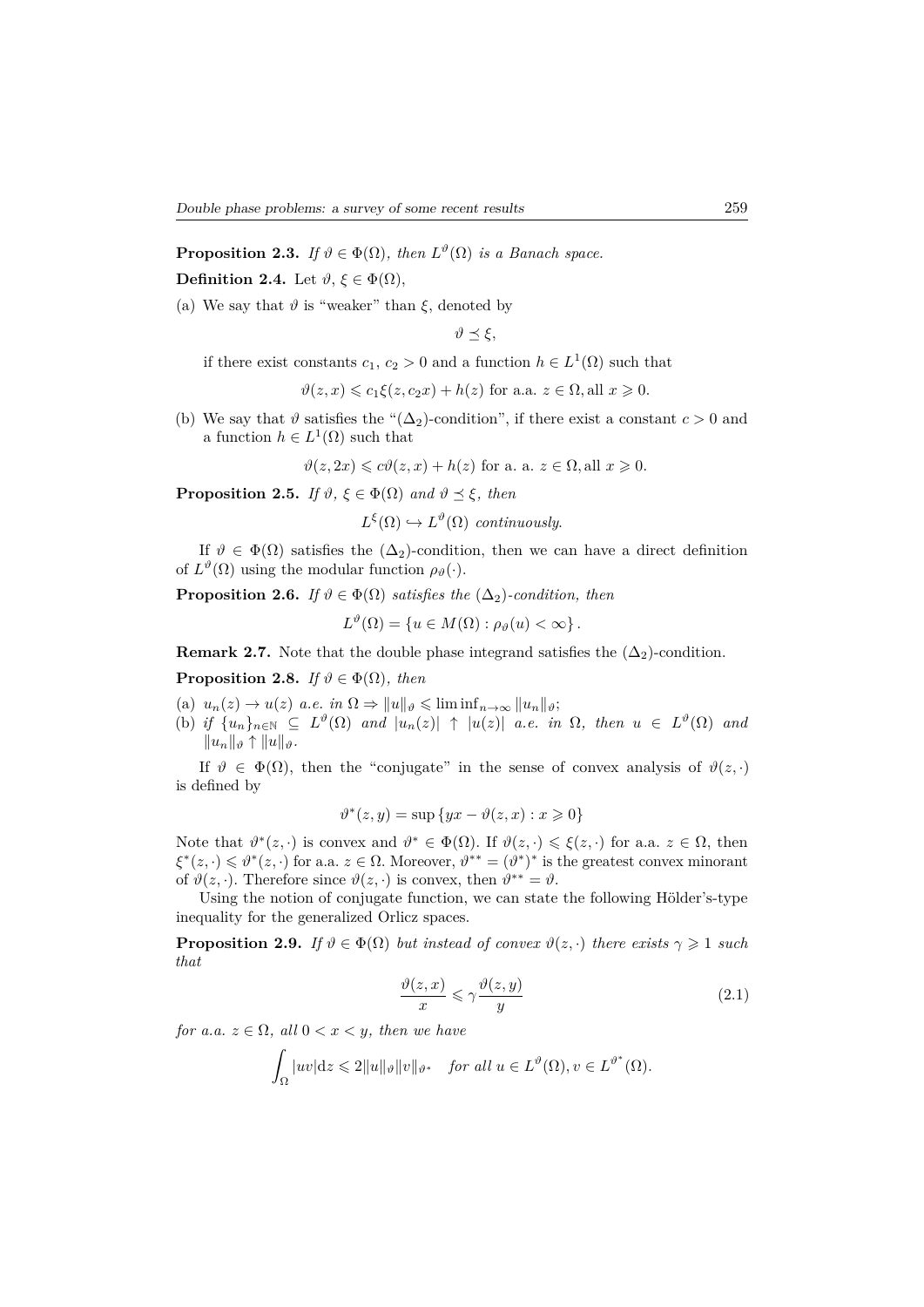**Remark 2.10.** If  $\vartheta(z, \cdot)$  satisfies (2.1), then we say that it is "almost increasing". If  $\vartheta(z, \cdot)$  is convex, then for  $0 < x < y$  we have

$$
\vartheta(z, x) = \vartheta\left(z, \frac{x}{y}y + 0\right) \leq \frac{x}{y}\vartheta(z, y) + \left(1 - \frac{x}{y}\right)\vartheta(z, 0) = \frac{x}{y}\vartheta(x, y)
$$

$$
\Rightarrow x \to \frac{\vartheta(z, x)}{x} \text{ is nondecreasing.}
$$

Therefore, Hölder's inequality holds in this case. The constant 2 in the inequality is optimal. Finally, we have

$$
||u||_{\vartheta} = \sup \left[ \int_{\Omega} |uv| \, dz : ||v||_{\vartheta^*} \leq 1 \right] \quad \text{for all } u \in L^{\vartheta}(\Omega).
$$

**Definition 2.11.** Let  $\vartheta$ ,  $\xi \in \Phi(\Omega)$ . We say that  $\vartheta$ ,  $\xi$  are "equivalent", denoted by  $\vartheta \backsim \xi$ , if there exists  $k \geq 1$  such that

$$
\vartheta\left(z,\frac{x}{k}\right)\leqslant\vartheta(z,x)\leqslant\vartheta(z,kx)\quad\text{ for a.a. }z\in\Omega,\text{all }x\geqslant0.
$$

**Proposition 2.12.** *If*  $\vartheta$ ,  $\xi \in \Phi(\Omega)$ , *satisfy* (2.1) *and*  $\vartheta \sim \xi$ , *then*  $L^{\vartheta}(\Omega) = L^{\xi}(\Omega)$  *and the corresponding Luxemburg norms are equivalent.*

Introducing additional properties on  $\vartheta(z, \cdot)$  we can improve the structure of the Banach space  $L^{\vartheta}(\Omega)$ .

**Definition 2.13.** We say that  $\vartheta \in \Phi$  is an "*N*-function" (denoted by  $\vartheta \in N$ ), if  $\vartheta(\cdot)$  satisfies

$$
\lim_{x \to 0^+} \frac{\vartheta(x)}{x} = 0, \text{ (sublinear near } 0^+),
$$
  

$$
\lim_{x \to +\infty} \frac{\vartheta(x)}{x} = +\infty, \text{ (superlinear near } +\infty).
$$

We say that  $\vartheta \in \Phi(\Omega)$  is a "generalized *N*-function" (denoted by  $\vartheta \in N(\Omega)$ ), if for all  $x \geq 0$ ,  $z \to \vartheta(z, x)$  is measurable and for a.a.  $z \in \Omega$ ,  $\vartheta(z, \cdot) \in N$ .

**Remark 2.14.**  $\vartheta \in N(\Omega) \Rightarrow \vartheta^* \in N(\Omega)$ .

For *N*-functions, we can establish a close relation between the Luxemburg norm and the modular function  $\rho_{\vartheta}(\cdot)$ .

**Proposition 2.15.** *If*  $\vartheta \in N(\Omega)$  *and satisfies the*  $(\Delta_2)$ *-condition and*  $\{u_n, u\}_{n \in \mathbb{N}} \subseteq L^{\vartheta}(\Omega)$ *, then* 

 $(\text{a}) \ \rho_{\vartheta}(u) < 1 \ (\text{resp.} = 1, > 1) \Leftrightarrow \|u\|_{\vartheta} < 1 \ (\text{resp.} = 1, > 1),$ 

(b)  $\rho_{\vartheta}(u_n) \to 0 \Leftrightarrow ||u_n||_{\vartheta} \to 0,$ 

 $(c)$   $\rho_{\vartheta}(u_n) \rightarrow +\infty \Leftrightarrow ||u_n||_{\vartheta} \rightarrow +\infty,$ 

 $(d)$   $u_n \to u$  *in*  $L^{\vartheta}(\Omega) \Leftrightarrow \rho_{\vartheta}(u_n) \to \rho_{\vartheta}(u)$ .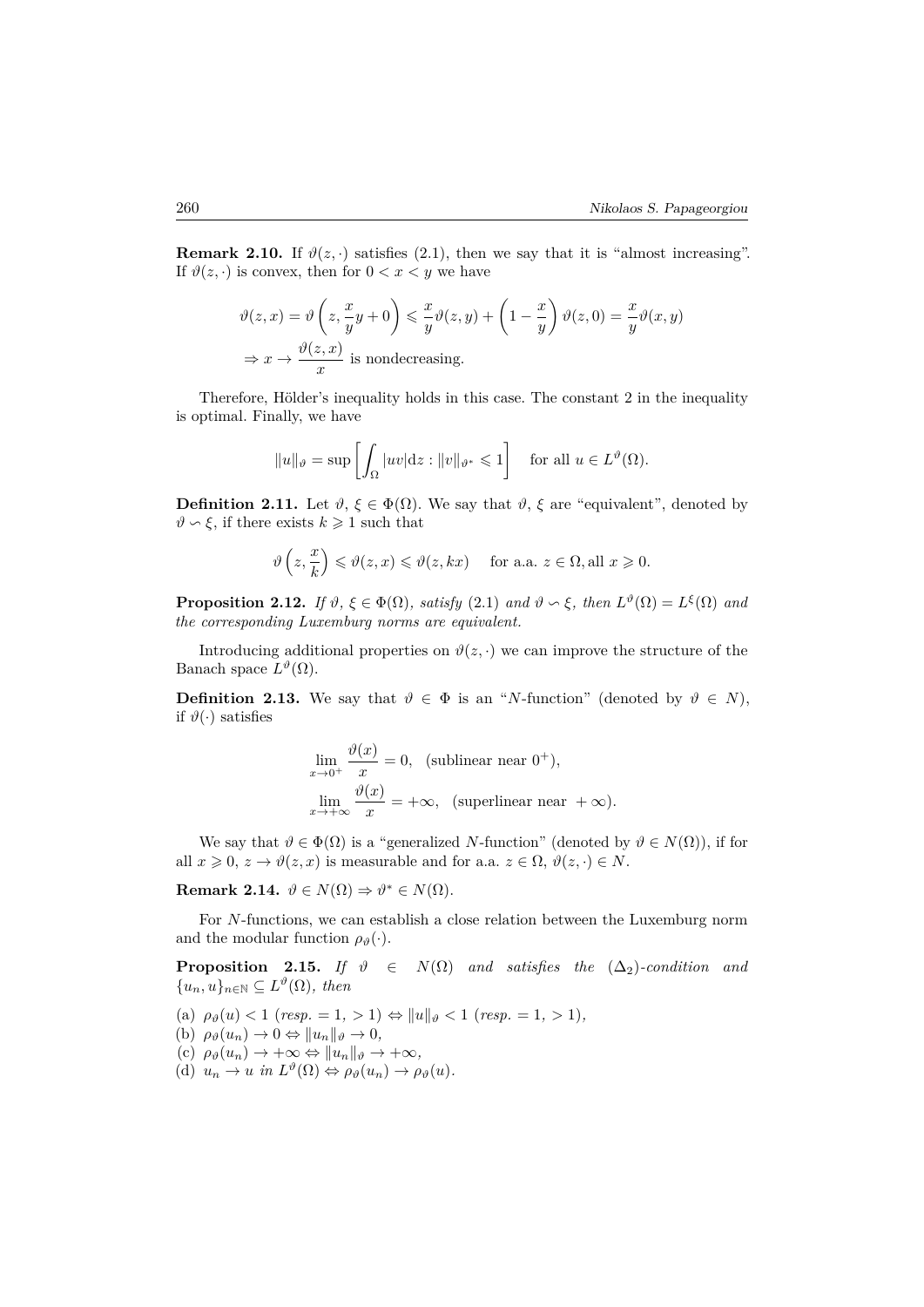Let  $k(z, x)$  denote the right derivative of  $\vartheta(z, \cdot)$  at *x*. Then

$$
\vartheta(z,x) = \int_0^x k(z,s)ds \quad \text{for all } (z,x) \in \Omega \times \mathbb{R}_+.
$$

We have:

**Proposition 2.16.** *If*  $\vartheta \in N(\Omega)$  *and satisfies the*  $(\Delta_2)$ *-condition, then for every*  $u \in L^{\vartheta}(\Omega)$ *, we have*  $k(\cdot, |u(\cdot)|) \in L^{\vartheta^*}(\Omega)$ *.* 

**Proposition 2.17.** *If*  $\vartheta \in N(\Omega)$  *and it is locally integrable, then*  $L^{\vartheta}(\Omega)$  *is a separable Banach space.*

**Remark 2.18.** We point out that when  $\vartheta(z, x)$  is the double phase integrand all the above results hold.

Now we introduce the corresponding generalized Orlicz–Sobolev spaces. So, let  $\vartheta \in \Phi(\Omega)$ . The generalized Orlicz–Sobolev space  $W^{1,\vartheta}(\Omega)$  is defined by

$$
W^{1,\vartheta}(\Omega) = \left\{ u \in M(\Omega) : |Du| \in L^{\vartheta}(\Omega) \right\}
$$

with *Du* being the weak gradient of *u*. We equip this space with the following norm

$$
||u||_{1,\vartheta} = ||u||_{\vartheta} + ||Du||_{\vartheta} \quad (||Du||_{\vartheta} = |||Du||_{\vartheta}).
$$

Moreover, if  $\vartheta \in N(\Omega)$  and it is locally integrable, then we define

$$
W_0^{1,\vartheta}(\Omega) = \overline{C_c^{\infty}(\Omega)}^{\|\cdot\|_{1,\vartheta}}
$$

*.*

**Proposition 2.19.** *If*  $\vartheta \in N(\Omega)$  *it is locally integrable and* 

$$
\underset{\Omega}{\mathrm{ess}\inf}\,\vartheta(\cdot,1)>0,
$$

*then*  $W^{1,\vartheta}(\Omega)$  and  $W_0^{1,\vartheta}(\Omega)$  are separable Banach spaces. Moreover, they are reflexive *provided*  $L^{\vartheta}(\Omega)$  *is reflexive.* 

Concerning the reflexivity of  $L^{\vartheta}(\Omega)$ , we have the following result (Riesz representation theorem).

**Theorem 2.20.** *If*  $\vartheta \in N(\Omega)$ *, both*  $\vartheta$ *,*  $\vartheta^*$  *are locally integrable and* 

$$
\frac{\vartheta(z,x)}{x},\frac{\vartheta^*(z,y)}{y}\geqslant c>0 \quad \text{for a.a } z\in\Omega, \text{ all } x,y\geqslant u_0,
$$

*then*  $L^{\vartheta}(\Omega)^* = L^{\vartheta^*}(\Omega)$  *(so*  $L^{\vartheta}(\Omega)$  *is reflexive).* 

We can say more if  $\vartheta(z, \cdot)$  has additional properties.

**Definition 2.21.** We say that  $\vartheta \in N(\Omega)$  is "uniformly convex", if given  $\varepsilon > 0$  we can find  $\delta > 0$  such that

$$
\vartheta\left(z,\frac{x+u}{2}\right) \leqslant (1-\delta)\left(\frac{\vartheta(z,x)+\vartheta(z,u)}{2}\right)
$$

for a.a.  $z \in \Omega$ , all  $x, u \in \mathbb{R}_+$  with  $|x - u| > \varepsilon \max\{x, u\}.$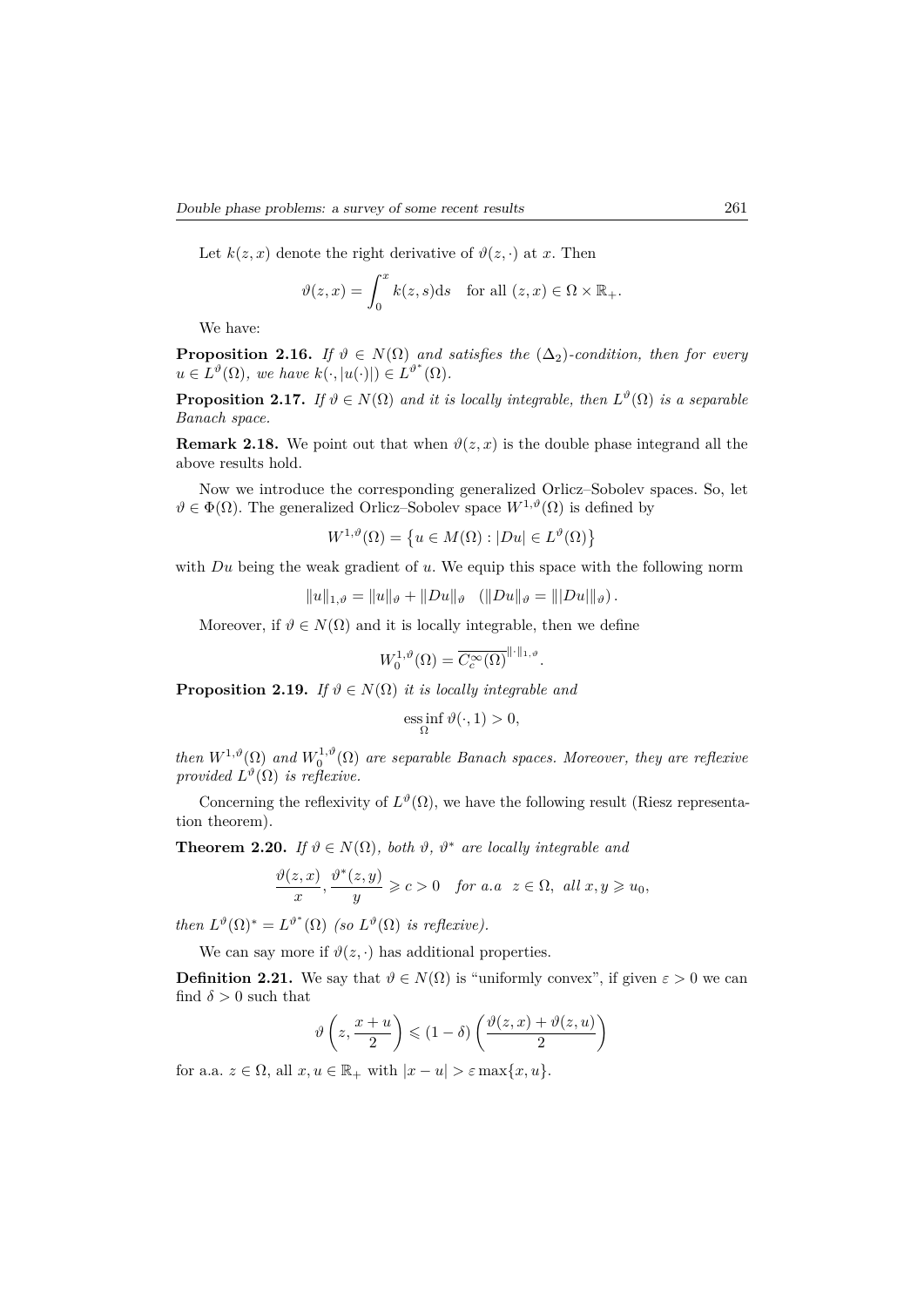**Remark 2.22.** The double phase integrand  $\vartheta(z, x) = a(z)x^p + x^q$  is uniformly convex.

It is natural to ask whether the uniform convexity of the function  $\vartheta(z, \cdot)$  implies the uniform convexity of the generalized Orlicz space  $L^{\vartheta}(\Omega)$ . It turns out that this is true provided an additional condition holds.

**Proposition 2.23.** *If*  $\vartheta \in N(\Omega)$  *is uniformly convex and there exist*  $r > 1$  *and*  $\gamma \geq 1$ *such that*

$$
\frac{\vartheta(z,x)}{x^r}\leqslant \gamma \frac{\vartheta(z,y)}{y^r}
$$

*for a.a.*  $z \in \Omega$ , all  $0 < y < x$ , then  $L^{\vartheta}(\Omega)$  *is uniformly convex (thus reflexive by the Milman-Pettis theorem*)*.*

**Remark 2.24.** If  $\vartheta(z, x)$  is the double phase integrand, then we can take  $r \geq p$  and  $\gamma \geqslant 1$ .

**Corollary 2.25.** *If*  $\vartheta \in N(\Omega)$  *is as in Proposition 2.23, then*  $W^{1,\vartheta}(\Omega)$  *and*  $W_0^{1,\vartheta}(\Omega)$ *are uniformly convex Banach spaces.*

We can state the following Sobolev embedding theorem for these spaces when  $\vartheta(z, x)$  is the double phase integrand.

**Theorem 2.26.** *If*  $\vartheta(z, x) = a(z)x^p + x^q$  *for all*  $(z, x) \in \Omega \times \mathbb{R}_+$  *with*  $a \in L^{\infty}(\Omega)$ *,*  $a(z) \geq 0$  *for a.a.*  $z \in \Omega$ *, then* 

- (a)  $L^{\vartheta}(\Omega) \hookrightarrow L^s(\Omega)$ ,  $W_0^{1,\vartheta}(\Omega) \hookrightarrow W_0^{1,s}(\Omega)$  continuously for all  $s \in [1,q]$ ,
- (b) if  $q \neq N$ , then  $W_0^{1,\vartheta}(\Omega) \hookrightarrow L^s(\Omega)$  continuously for all  $s \in [1, q^*]$ , if  $q = N$ , then  $W_0^{1,\theta}(\Omega) \hookrightarrow L^s(\Omega)$  *continuously for all*  $s \in [1,\infty)$ *,*
- (c) if  $q \leq N$ , then  $W_0^{1,\vartheta}(\Omega) \hookrightarrow L^s(\Omega)$  compactly for all  $s \in [1, q^*)$ , if  $q > N$ , then  $W_0^{1,\vartheta}(\Omega) \hookrightarrow L^{\infty}(\Omega)$  *compactly,*
- (d)  $L^p(\Omega) \hookrightarrow L^{\vartheta}(\Omega)$  *continuously.*

**Remark 2.27.** The above embeddings remain true if  $W_0^{1,p}(\Omega)$  is replaced by  $W^{1,p}(\Omega)$ .

Suppose that  $p < q^*$  (this is true, if for example  $\frac{p}{q} < 1 + \frac{1}{N}$ ). Then we have that the Poincaré inequality holds on  $W_0^{1,\vartheta}(\Omega)$  with  $\vartheta(z, x)$  being the double phase integrand. **Proposition 2.28.** *If*  $\vartheta(z, x) = a(z)x^p + x^q$  *for all*  $(z, x) \in \Omega \times \mathbb{R}_+$  *with*  $a \in L^{\infty}(\Omega)$ *,* 

$$
||u||_{\vartheta} \leqslant c||Du||_{\theta} \quad \text{for all } u \in W_0^{1,\theta}(\Omega).
$$

 $a(z) \geq 0$  *for a.a.*  $z \in \Omega$ ,  $1 < q < p < \min\{q^*, N\}$ , then there exists  $c > 0$  such that

**Remark 2.29.** This proposition implies that on  $W_0^{1,\vartheta}(\Omega)$  we can consider the equivalent norm

$$
||u|| = ||Du||_{\vartheta} \text{ for all } u \in W_0^{1,\vartheta}(\Omega).
$$

Proposition 2.28 remains true if we assume that  $\vartheta \in N(\Omega)$  is locally integrable and the embedding  $W^{1,\vartheta}(\Omega) \hookrightarrow L^{\vartheta}(\Omega)$  is compact.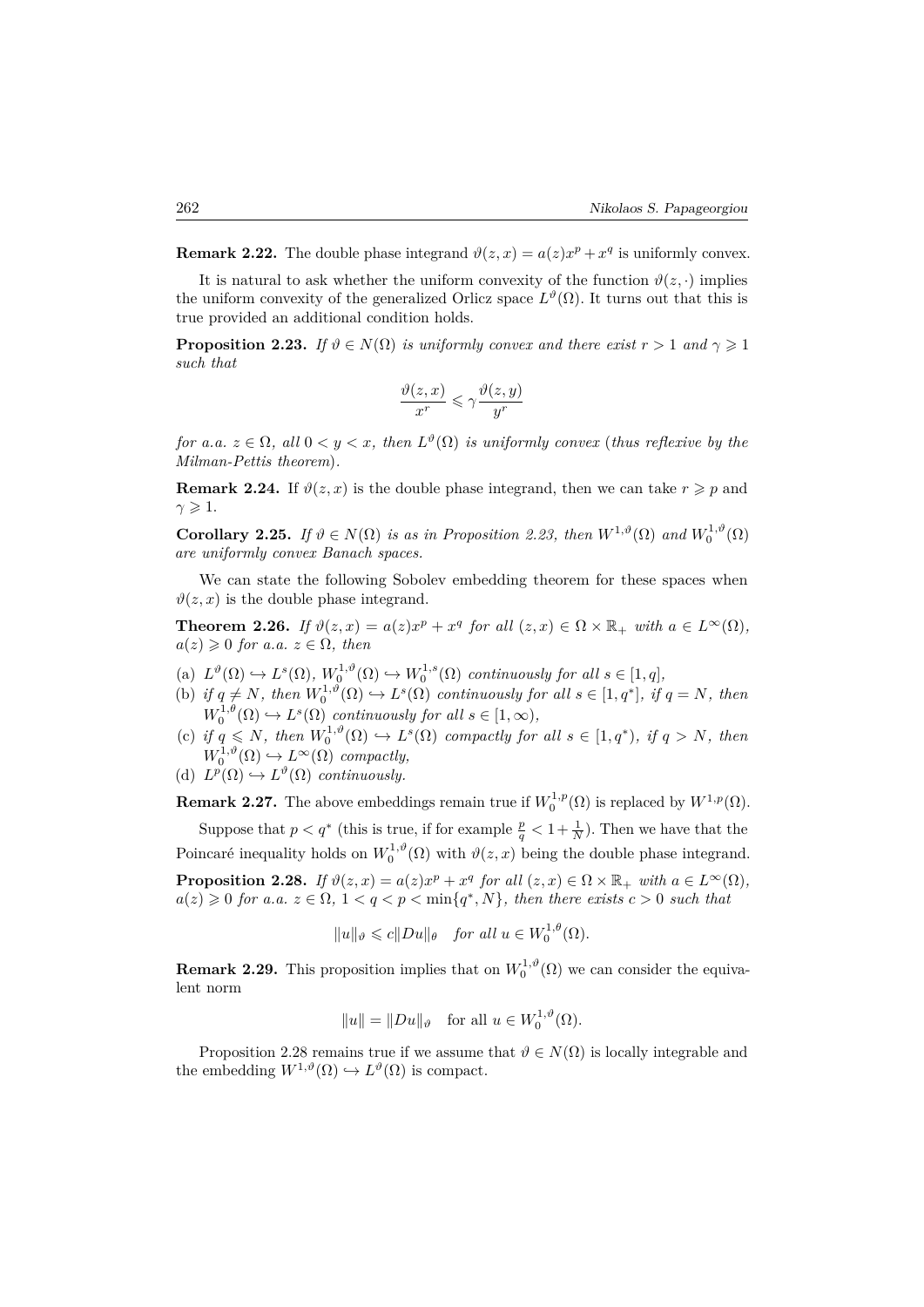**Definition 2.30.** A weight  $a \in L^{\infty}(\Omega)$  with  $0 < a(z)$  for a.a.  $z \in \Omega$  belongs in the Muckenhoupt class  $\tilde{A}_p$  ( $p > 1$ ) if

$$
\sup_{Q} \left[ \int_{Q} a(z) \mathrm{d} z \right] \left[ \int_{Q} a(z)^{1-p'} \mathrm{d} z \right]^{p-1} < \infty
$$

the supremum taken over all cubes *Q* with sides parallel to the coordinate axes.

**Remark 2.31.** Recall that if  $u \in L^1_{loc}(\Omega)$ , then

$$
\int_{Q} |u| \mathrm{d}z = \frac{1}{|Q|_N} \int_{Q} |u| \mathrm{d}z
$$

with  $|\cdot|_N$  being the Lebesgue measure on  $\mathbb{R}^N$  and  $\frac{1}{p} + \frac{1}{p'} = 1$ . We know that  $a \in \tilde{A}_p$ if and only if the averaging operator

$$
L_a^p(\Omega) \ni u \to a_Q(u) = \int_Q a(z) \mathrm{d}z \chi_Q(z)
$$

is uniformly bounded for all *Q* (see Cruz Uribe–Fiorenza [7, p. 152]).

By  $C^{0,1}(\bar{\Omega})$  we denote the space of Lipschitz continuous functions on  $\bar{\Omega}$ . We impose the following conditions on the weight function  $a(\cdot)$  and the exponents p, q

$$
H_0\colon\, a\in C^{0,1}(\bar{\Omega})\cap \tilde{A}_p,\, 1
$$

**Remark 2.32.** As we already mentioned earlier, the last inequality in  $H_0$  implies that  $p < q^*$ .

Let  $\vartheta_0(z, x) = a(z)x^p$  for all  $(z, x) \in \Omega \times \mathbb{R}_+$ . On account of Proposition 2.3,  $L^{\vartheta_0}(\Omega)$ and  $W_0^{1,\vartheta_0}(\Omega)$  are Banach spaces. Moreover, since  $\vartheta_0(z, \cdot)$  is uniformly convex, on account of Corollary 2.25, both spaces are uniformly convex, thus reflexive.

The next embedding theorem, is due to Papageorgiou–Rădulescu–Zhang [30].

**Proposition 2.33.** *If hypotheses*  $H_0$  *hold with*  $a(z) > 0$  *for all*  $z \in \Omega$ *, then*  $W_0^{1,\vartheta_0}(\Omega) \hookrightarrow L^{\vartheta_0}(\Omega)$  *compactly.* 

**Remark 2.34.** As a consequence of Propositions 2.28 and 2.33, we infer that on  $W_0^{1,\vartheta}(\Omega)$  the Poincaré inequality holds.

This embedding result allows one to study the spectral properties of the operator  $\Delta_p^a$  and then consider double phase problems with "sublinear" reaction (see Papageorgiou–Pudelko–Rădulescu [27]).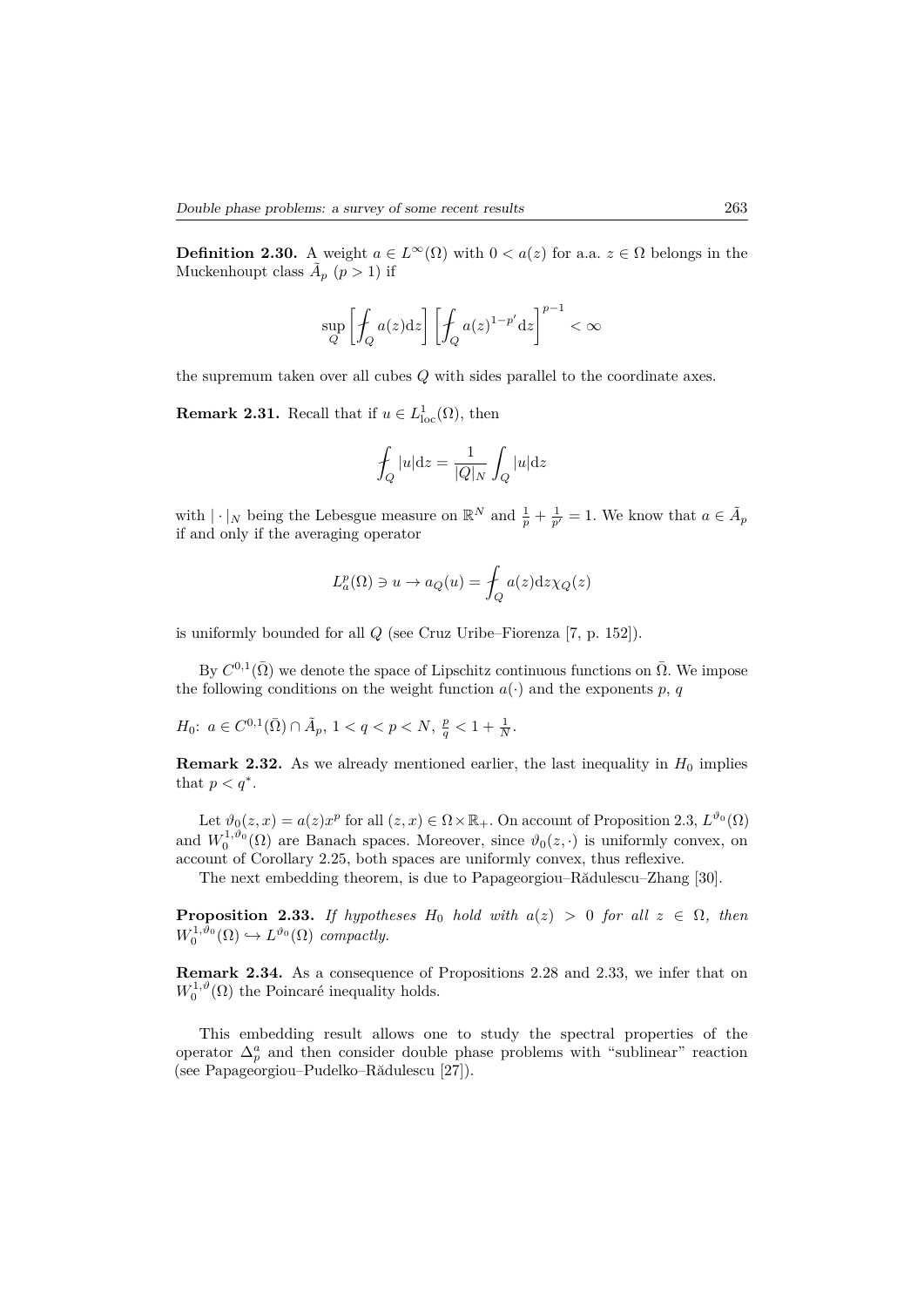## 3. REGULARITY AND MAXIMUM PRINCIPLE

In this section we present some regularity results for double phase equations and a maximum principle.

So, let  $\Omega \subseteq \mathbb{R}^N$  be a bounded domain with a Lipschitz boundary. We consider the following Dirichlet double phase equation

$$
\begin{cases}\n-\Delta_p^a u(z) - \Delta_q u(z) = f(z, u(z)) & \text{in } \Omega, \\
u|_{\partial \Omega} = 0.\n\end{cases}
$$
\n(3.1)

A function  $u \in W_0^{1,\vartheta}(\Omega)$   $(\vartheta(z, x) = a(z)x^p + x^q)$ , is said to be a weak solution of problem (3.1) if

$$
\int_{\Omega} \left( a(z)|Du|^{p-2}Du + |Du|^{q-2}Du, Dh\right)_{\mathbb{R}^N} \mathrm{d}z = \int_{\Omega} f(z,u)h \mathrm{d}z.
$$

for all  $h \in W_0^{1,\vartheta}(\Omega)$ .

We impose the following conditions on the data of problem (3.1).

*H*<sub>1</sub>:  $a \in C^{0,1}(\bar{\Omega})$ ,  $a(z) \geq 0$  for all  $z \in \bar{\Omega}$ ,  $1 < q < p < N$  and  $\frac{p}{q} < 1 + \frac{1}{N}$ . *H*<sub>2</sub>:  $f : \Omega \times \mathbb{R} \to \mathbb{R}$  is a Carathéodory function such that

$$
|f(z,x)| \leq \hat{a}(z) \left[1 + |x|^{r-1}\right] \text{ for a.a. } z \in \Omega, \text{all } x \in \mathbb{R}
$$

with  $\hat{a} \in L^{\infty}(\Omega)$  and  $1 < r < q^*$ .

Using these hypotheses and employing the Moser iteration approach, Gasinski–Winkert [14, Theorem 3.1], proved the following boundedness result for the weak solutions of (3.1).

**Proposition 3.1.** *If hypotheses*  $H_1$ ,  $H_2$  *hold and*  $u \in W_0^{1,\vartheta}(\Omega)$  *is a weak solution of*  $(3.1)$ *, then*  $u \in W_0^{1,\vartheta}(\Omega) \cap L^{\infty}(\Omega)$ *.* 

What can be said if we generalize the integrability property of the source term? So, let  $h \in L^r(\Omega)$ ,  $r > 1$  and consider the following double phase Dirichlet problem

$$
-\Delta_p^a u(z) - \Delta_q u(z) = h(z) \text{ in } \Omega, \quad u|_{\partial\Omega} = 0.
$$
 (3.2)

The weak solutions of (3.2) satisfy the same estimates as the weak solutions of the *p*-Laplacian equation (see Guedda–Veron [15, Proposition 1.3]).

**Proposition 3.2.** *If hypotheses*  $H_0$  *hold and*  $u \in W_0^{1,\vartheta}(\Omega)$  *is a weak solution of* (3.2)*, then we have*

$$
||u||_s\leqslant c||h||_r^{\frac{1}{q-1}}
$$

*with*

$$
s = \begin{cases} \frac{N(q-1)r}{N-qr}, & \text{if } 1 < r < \frac{N}{p} \\ +\infty, & \text{if } \frac{N}{p} < r \end{cases}
$$

*and*  $c = c(N, \Omega, q) > 0$ *.*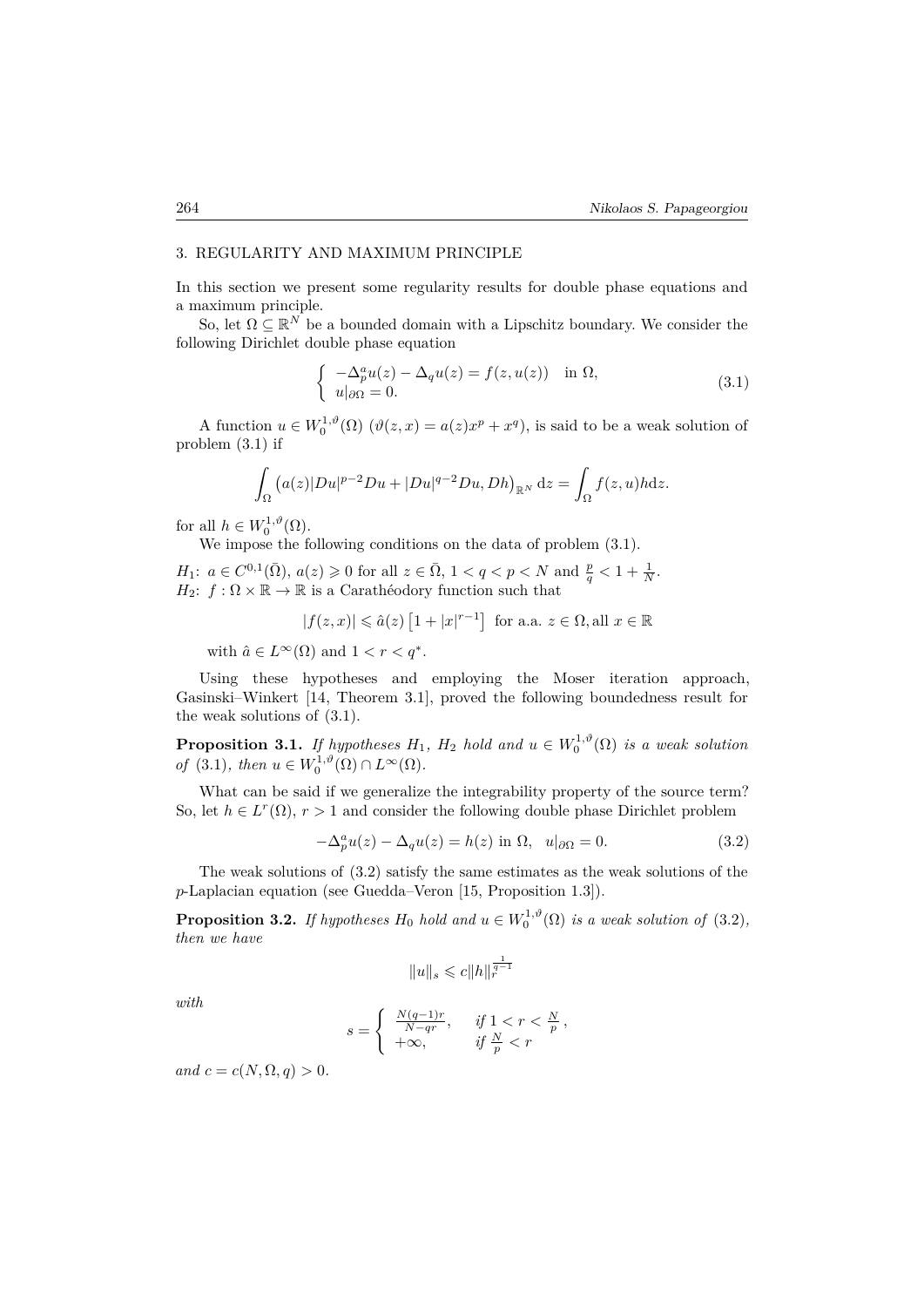This result also can be proved using a standard Moser iteration procedure. Consider the double phase functional

$$
I(u;D) = \int_D [a(z)|Du|^p + |Du|^q]dz \quad \text{with } D \subset\subset \Omega.
$$

**Definition 3.3.** A function  $u \in W^{1,1}(\Omega)$  is said to be a "local minimizer" of the functional  $I(\cdot, \cdot)$ , if  $a(\cdot)|Du(\cdot)|^p + |Du(\cdot)|^q \in L^1(\Omega)$  and

$$
I(u; \text{supp}\varphi) \leqslant I(u + \varphi; \text{supp}\varphi)
$$

for all  $\varphi \in W^{1,q}(\Omega)$  with compact support in  $\Omega$ .

Under hypotheses  $H_1$ , the local minimizers of the functional  $I(\cdot, \cdot)$  exhibit local Hölder gradient continuity. More precisely, we have the following result due to Baroni–Colombo–Mingione [2, Theorem 1].

**Proposition 3.4.** *If hypotheses*  $H_1$  *hold and*  $u \in W^{1,1}(\Omega)$  *is local minimizer of the functional*  $I(\cdot, \cdot)$ *, then*  $u \in C^{1,\alpha}_{loc}(\Omega)$  *for some*  $\alpha \in (0,1)$ *.* 

This result can be extended to anisotropic double phase integrals. This was done by Ragusa-Tachikawa [37, Theorem 1.2]. So, we consider the integral functional

$$
J(u;D) = \int_D \left[ a(z)|Du|^{p(z)} + |Du|^{q(z)} \right] dz, \quad D \subset\subset \Omega.
$$

We assume the following on the variable exponents *p*, *q*.

 $H_3: p, q \in C^{0,\alpha}(\Omega), 1 < q_0 \leqslant q(z) \leqslant p(z)$  for all  $z \in \Omega, \alpha \in (0,1], a \in C^{0,\beta}(\Omega)$  with  $\beta \in (0, 1], a(z) \geq 0$  for all  $z \in \Omega$  and

$$
\sup_{z \in \Omega} \frac{p(z)}{q(z)} < 1 + \frac{\gamma}{N}, \quad \gamma = \min\{\alpha, \beta\}.
$$

**Proposition 3.5.** *If hypotheses*  $H_3$  *hold and*  $u \in W^{1,1}(\Omega)$  *is a local minimizer of the functional*  $J(\cdot; \cdot)$ *, then*  $u \in C^{1,\eta}_{loc}(\Omega)$  *for some*  $\eta \in (0,1)$ *.* 

We see that the regularity results are local. There are no general global (up to the boundary) regularity results, similar to those for balanced problems (see Lieberman [18]). This fact eliminates from consideration many tools which are very helpful and effective when dealing with balanced problems. One such basic tool is the equivalence of Hölder and Sobolev local minimizers (see Papageogiou–Rădulescu-Zhang [29, Proposition A.3]). For those problems the nonlinear maximum principle (see Pucci–Serrin [35, pp. 111,120]), guarantees that the positive solutions of the problem belong to  $int C_+$ , with  $C_+$  being the positive cone of  $C_0^1(\overline{\Omega}) = \{u \in C^1(\overline{\Omega}) : u|_{\partial\Omega} = 0\}.$ Then the aforementioned equivalence of local minimizers does the job. In the unbalanced case this approach is no longer available. Nevertheless, we have the following maximum principle, which in many occasions is helpful (see Papageprgiou–Vetro–Vetro [33, Proposition 2.4])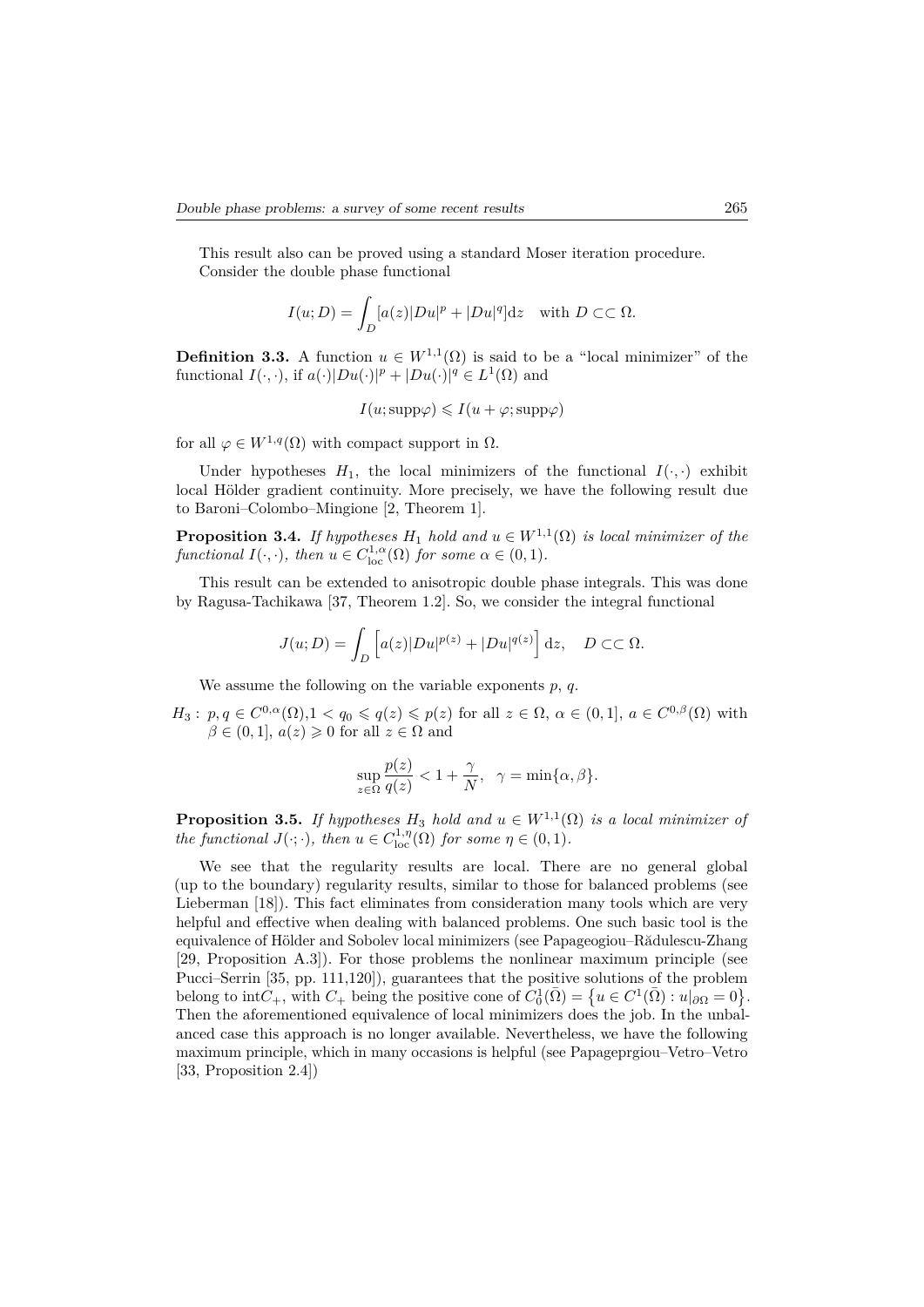**Proposition 3.6.** *If hypotheses*  $H_1$  *hold,*  $\xi \in L^\infty(\Omega)$ *,*  $\xi(z) \geq 0$  *for a.a.*  $z \in \Omega$ *,*  $\xi \neq 0$ *,*  $u \in W_0^{1,\vartheta}(\Omega) \setminus \{0\}, u(z) \geqslant 0 \text{ for a.a. } z \in \Omega \text{ and }$ 

$$
-\Delta_p^a u - \Delta_q u + \xi(z)u^{p-1} \geq 0 \quad in \ W_0^{1,\vartheta}(\Omega)^*,
$$

*then for every*  $K \subseteq \Omega$  *compact, we have* 

$$
u(z) \geqslant c_K > 0 \quad \text{for a.a.} z \in K.
$$

More on the regularity theory of problems with nonstandard growth and nonuniform ellipticity (double phase problems are a special case), can be found in the recent survey paper of Mingione–Rădulescu [25], where the reader can also find a rich bibliography on the subject.

## 4. EIGENVALUE PROBLEMS

In this section we deal with some eigenvalue problems related to the double phase differential operator. Our presentation is based on the works of Colasuonno–Squassina [4] and Papageorgiou–Pudelko–Rădulescu [27].

We start with a fundamental property of the double phase differential operator. So, for  $\vartheta(z, x) = a(z)|x|^p + |x|^q$ , we consider the nonlinear operator

$$
V: W_0^{1,\vartheta}(\Omega) \to W_0^{1,\vartheta}(\Omega)^* = W^{-1,\vartheta^*}(\Omega)
$$

defined by

$$
\langle V(u), h \rangle \int_{\Omega} \left( a(z) |Du|^{p-2} (Du, Dh)_{\mathbb{R}^N} + |Du|^{q-2} (Du, Dh)_{\mathbb{R}^N} \right) dz
$$

for all  $u, h \in W_0^{1,\vartheta}(\Omega)$ .

This nonlinear operator has the following basic properties.

**Proposition 4.1.** *If hypotheses*  $H_1$  *hold, then*  $V(\cdot)$  *is bounded* (*that is, maps bounded sets to bounded sets*)*, continuous, strictly monotone* (*hence maximal monotone too*) and of type  $(S)_+$ , that is,

$$
u_n \xrightarrow{w} u
$$
 in  $W_0^{1,\vartheta}(\Omega)$  and  $\limsup_{n \to \infty} \langle V(u_n), u_n - u \rangle \leq 0 \Rightarrow u_n \to u$  in  $W_0^{1,\vartheta}(\Omega)$ .

Evidently, the  $(S)_+$  property of  $V(\cdot)$  is helpful in proving the compactness condition (PS or C-condition) for the energy functional of the problem. We point out that various techniques have been proposed in the literature in order to recover the compactness in several circumstances. We refer to Tang and Cheng [39] who proposed a new approach to restore the compactness of Palais-Smale sequences and to Tang and Chen [38] who introduced an original method to recover the compactness of minimizing sequences. A related approach has been developed by Chen and Tang [3] in the framework of Cerami sequences.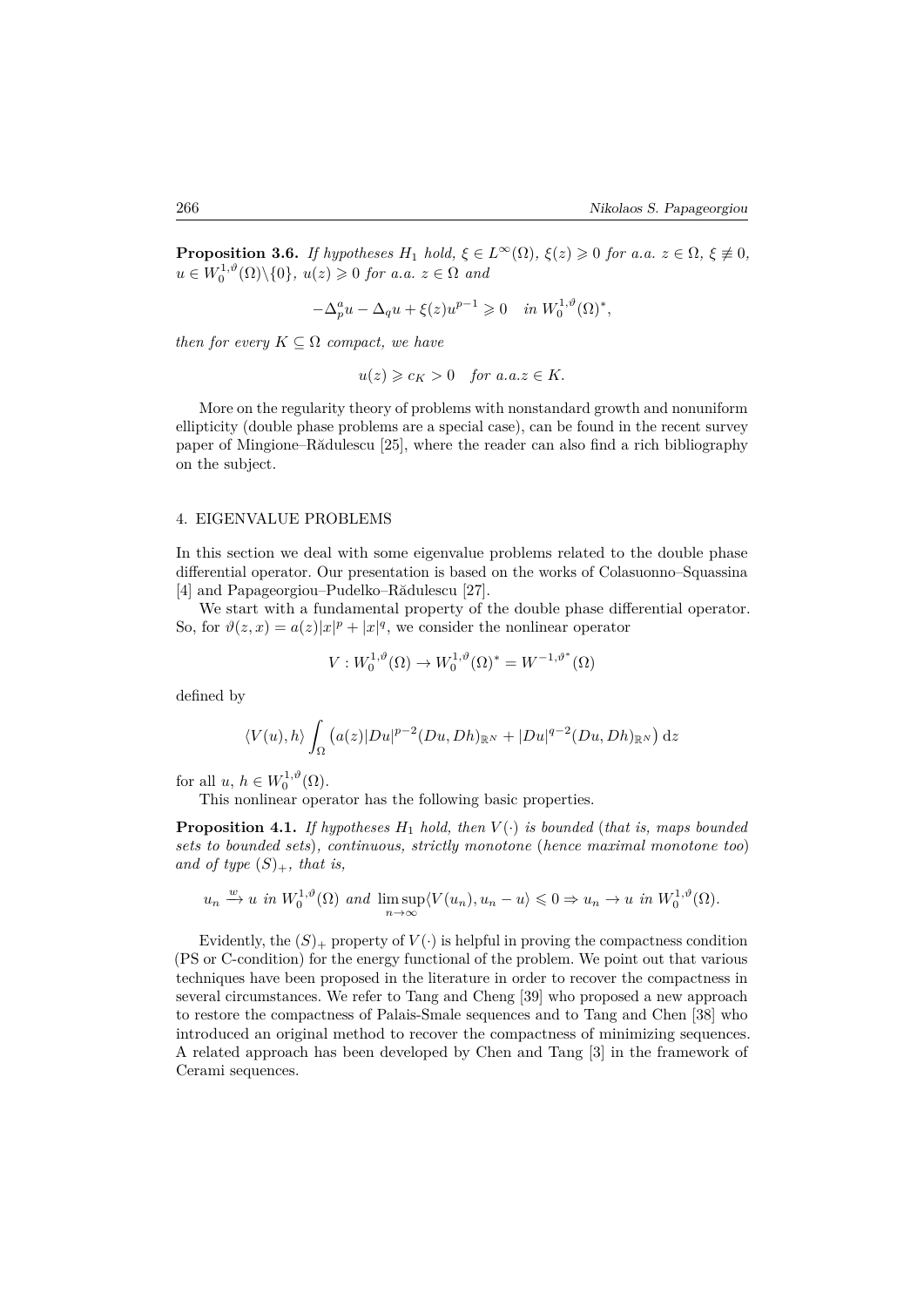The result can be extended to anisotropic double phase operators. So,

$$
\vartheta_a(z, x) = a(z)|x|^{p(z)} + |x|^{q(z)}
$$

and let  $V_a: W_0^{1,\vartheta_a}(\Omega) \to W_0^{1,\vartheta_a}(\Omega)^*$  be defined by

$$
\langle V_a(u), h \rangle = \int_{\Omega} \left( a(z) |Du|^{p(z)-2} (Du, Dh)_{\mathbb{R}^N} + |Du|^{q(z)-2} (Du, Dh)_{\mathbb{R}^N} \right) dz,
$$

for all  $u, h \in W_0^{1,p(z)}(\Omega)$ .

We assume the following on the variable exponents  $p, q$  and the weight function  $a(\cdot)$ . In what follows given  $\eta \in C(\overline{\Omega})$ , we define

$$
\eta_- = \min_{\bar{\Omega}} \eta, \text{ and } \eta_+ = \max_{\bar{\Omega}} \eta.
$$

$$
H_4: p, q, a \in C^{0,1}(\bar{\Omega}), 1 < q_- \leqslant q_+ < p_- \leqslant p_+ < N, a(z) \geqslant 0
$$
 for all  $z \in \bar{\Omega}$  and  $\frac{p_+}{q_-} < 1 + \frac{1}{N}$ .

**Proposition 4.2.** *If hypotheses*  $H_4$  *hold, then the operator*  $V_a$  :  $W_0^{1,\vartheta_a}(\Omega) \rightarrow$  $W_0^{1,\vartheta_a}(\Omega)^*$  *is bounded, continuous, strictly monotone* (*hence maximal monotone too*) and of type  $(S)_+$  (*see Proposition 4.1*)*.* 

First we consider the eigenvalue problem for the double phase differential operator. So, for  $u \in W_0^{1,\vartheta}(\Omega)$   $(\vartheta(z, x) := \alpha(z)|x|^p + |x|^q)$ , we set

$$
k(u) = ||u||_{\vartheta}, \quad K(u) = ||Du||_{\vartheta}, \quad M = \{u \in W_0^{1,\vartheta}(\Omega) : k(u) = 1\}.
$$

As usual we consider the Rayleigh quotient

$$
\frac{K(u)}{k(u)} = \frac{\|Du\|_{\vartheta}}{\|u\|_{\vartheta}} \quad \text{for all } u \in W_0^{1,\vartheta}(\Omega).
$$

Then we define the first eigenvalue  $\hat{\lambda}_1^{\vartheta}$ , by

$$
\hat{\lambda}_1^{\vartheta} = \inf \left\{ \frac{\|Du\|_{\vartheta}}{\|u\|_{\vartheta}} : u \in W_0^{1,\vartheta}(\Omega), u \neq 0 \right\} = \inf \{ K(u) : u \in M \}.
$$

Then we have the following result due to Colasuonno–Squassina [4, Theorem 1.1].

**Proposition 4.3.** *If hypotheses*  $H_1$  *hold, then*  $\hat{\lambda}_1^{\vartheta} > 0$  *and there exists*  $\hat{u}_1^{\vartheta} \in M \cap L^{\infty}(\Omega)$  $such that \hat{u}_1^{\vartheta}(z) \geqslant 0 \text{ for a.a. } z \in \Omega \text{ and it solves}$ 

$$
-div\left(\frac{pa(z)}{\lambda^{p-1}}|Du|^{p-2}Du+\frac{q}{\lambda^{q-1}}|Du|^{q-2}Du\right)=\lambda S(u)(pa(z)|u|^{p-2}u+q|u|^{q-2}u)\ \ in \ \Omega.
$$

*with*  $\lambda = \hat{\lambda}_1^{\vartheta}$  *and* 

$$
S(u) = \frac{\frac{1}{\lambda^p} \int_{\Omega} (pa(z)|Du|^p + q|Du|^q) dz}{\int_{\Omega} (pa(z)|u|^p + q|u|^q) dz}.
$$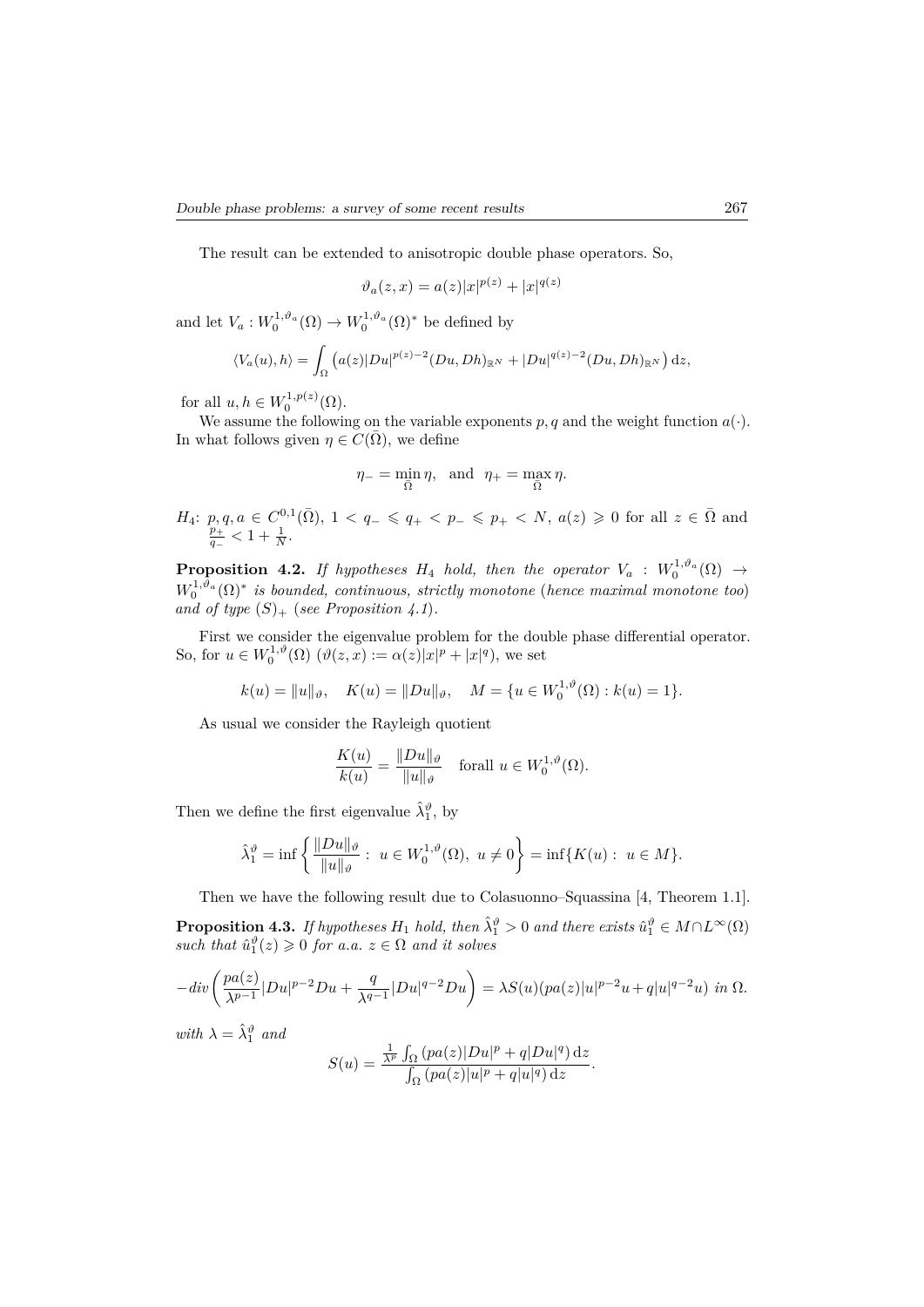**Remark 4.4.** Therefore  $\hat{u}_1^{\vartheta}$  solves the eigenvalue problem

$$
-\operatorname{div}\left(\frac{pa(z)}{K(u)^{p-1}}|Du|^{p-2}Du + \frac{q}{K(u)^{q-1}}|Du|^{q-2}Du\right) = \lambda S(u)\left(\frac{pa(z)}{k(u)}|u|^{p-2}u + \frac{q}{k(u)}|u|^{q-2}u\right) \quad \text{in}\Omega,
$$
\n(4.1)

where

$$
S(u) = \frac{k(u)^p \int_{\Omega} (pa(z)|Du|^p + q|Du|^q) dz}{K(u)^p \int_{\Omega} (pa(z)|u|^p + q|u|^q) dz}
$$

We call  $\hat{u}_1^{\theta}$  an eigenfunction for the eigenvalue problem (4.1). From Proposition 3.6, we know that for all  $K \subseteq \Omega$  compact, we have  $\hat{u}_1^{\vartheta}(z) \geq c_K > 0$  a.a.  $z \in K$ . In particular, then  $\hat{u}_1^{\vartheta}(z) > 0$  for a.a.  $z \in \Omega$ .

As in the case of the *p*-Laplacian (see Gasinski–Papageorgiou [13]), we can define higher eigenvalues using the Ljusternik–Schnirelmann minimax scheme. So, let

 $\mathcal{D}_n = \{ C \subseteq W_0^{1,\vartheta}(\Omega) : 0 \notin C, C : \text{compact, symmetric}, \gamma(C) \geq n \}.$ 

with  $\gamma(\cdot)$  being the Krasnoselski genus. We define

$$
\hat{\lambda}_{n}^{\vartheta} = \inf_{C \in \mathcal{D}_{n}} \max_{u \in C} \|Du\|_{\vartheta}, \ n \in \mathbb{N}
$$

Then the following result hold (see Colasuonno–Squassina [4, Theorem 1.2]).

**Proposition 4.5.** *The sequence*  $\{\hat{\lambda}_n^{\vartheta}\}_{n \in \mathbb{N}}$  *is nondecreasing,*  $\hat{\lambda}_n^{\vartheta} \to +\infty$  *as*  $n \to \infty$  *and are all eigenvalues of* (4.1)*.*

Also these eigenvalues depend continuously on the exponents *p, q*. More precisely, we have the following result (see Colasuonno–Squassina [4, Theorem 1.3]).

**Proposition 4.6.** *If*  $p_m \to p$ ,  $q_m \to q$  *in*  $(1, \infty)$  *and* 

$$
\vartheta_m(z, x) = a(z)|x|^{p_m} + |x|^{q_m}, \ m \in \mathbb{N},
$$
  

$$
\vartheta(z, x) = a(z)|x|^p + |x|^q, \text{ for all } (z, x) \in \Omega \times \mathbb{R},
$$

*then for all*  $n \in \mathbb{N}$ *, we have* 

$$
\hat{\lambda}_n^{\vartheta_m} \to \hat{\lambda}_n^{\vartheta}.
$$

**Remark 4.7.** We have also a kind of continuous dependence on the domain  $\Omega$ , namely if  $\{\Omega_m\}_{m\in\mathbb{N}}$  is an increasing sequence of open subsets of  $\Omega$  such the  $\Omega = \cup_{m\in\mathbb{N}}\Omega_m$ , then  $\hat{\lambda}_1^{\vartheta}(\Omega_m) \to \hat{\lambda}_1^{\vartheta}(\Omega)$  as  $m \to \infty$ .

Next we deal with the following eigenvalue problem

$$
-\Delta_p^a u(z) = \hat{\lambda} a(z)|u|^{p-2}u \text{ in } \Omega, \ u|_{\partial\Omega} = 0. \tag{4.2}
$$

In this case we make the following hypotheses on the data of (4.2).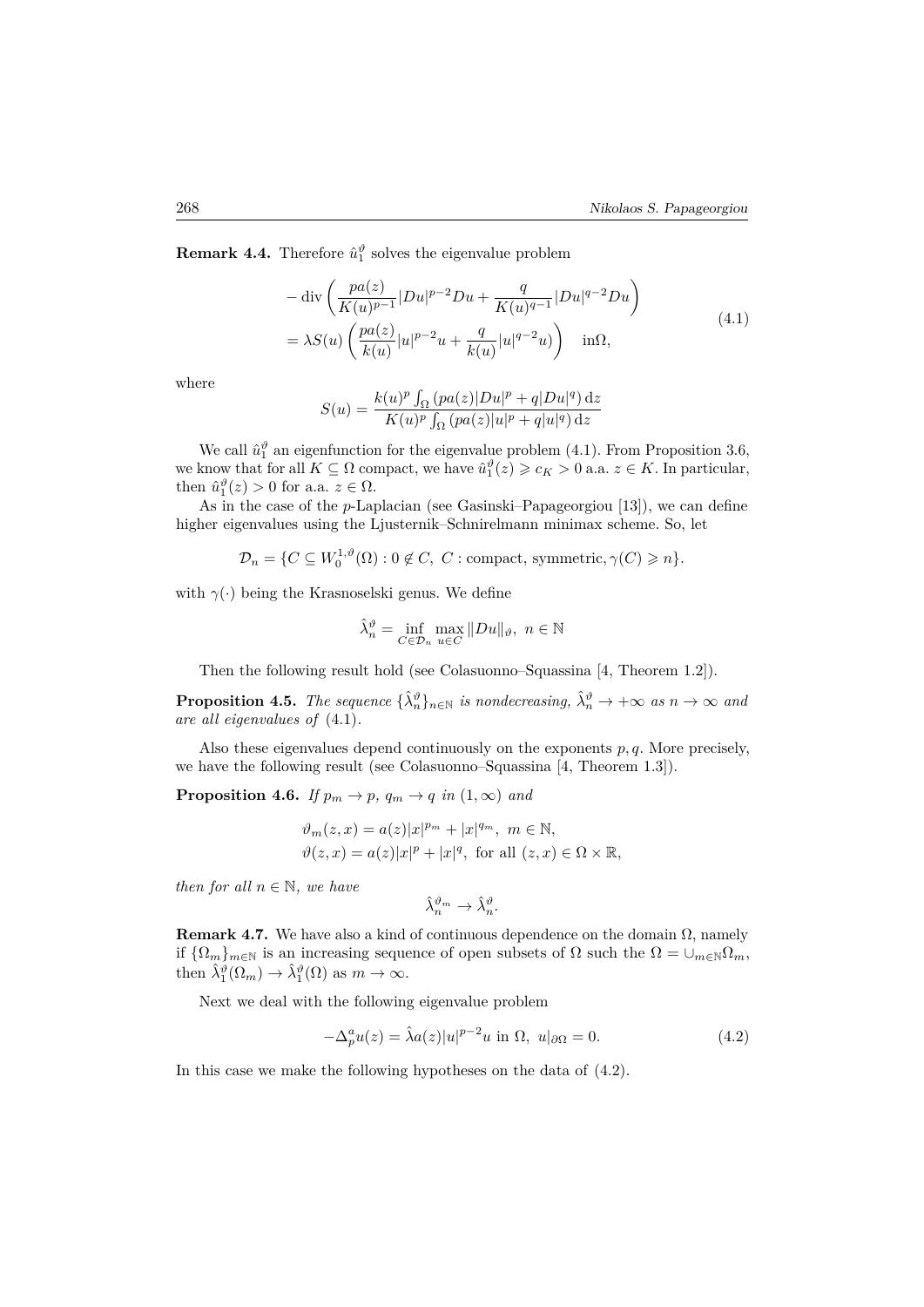*H*<sub>5</sub>:  $a \in C^{0,1}(\bar{\Omega}) \cap \tilde{A}_p$ ,  $a(z) > 0$  for all  $z \in \Omega$ ,  $1 < q < p < N$ ,  $\frac{p}{q} < 1 + \frac{1}{N}$ .

The study of problem (2.1) is important when investigating double phase Dirichlet boundary value problems with a  $(p-1)$ -sublinear, resonant source term. The spectral analysis of (4.2) can be found in the recent work of Papageorgiou–Pudelko–Rădulescu [27].

Recall that  $\vartheta_0(z, x) = a(z)|x|^p$ . From Proposition 2.33 we know that

$$
W_0^{1,\vartheta_0}(\Omega) \hookrightarrow L^{\vartheta_0}(\Omega) \text{ compactly.}
$$

Using this fact, we can show the following result.

**Proposition 4.8.** *If hypotheses H*<sup>5</sup> *hold, then problem* (4.2) *has a smallest eigenvalue*  $\hat{\lambda}_1^a > 0$  *and every corresponding eigenfunction*  $\hat{u} \in W_0^{1,\vartheta_0}(\Omega)$  *satisfies*  $\hat{u} \in L^\infty(\Omega)$  *and*  $\hat{u}(z) > 0$  *or*  $\hat{u}(z) < 0$  *for a. a.*  $z \in \Omega$  (*that is, the corresponding eigenfunctions have fixed sign*). In fact  $\hat{\lambda}_1^a$  is the only eigenvalue with eigenfunctions of fixed sign.

**Proposition 4.9.** *If hypotheses*  $H_5$  *hold and if*  $\hat{\lambda} \in (\hat{\lambda}_1^a, \mu)$  *is an eigenvalue of* (4.2)*, then every eigenfunction*  $\hat{u} \in W_0^{1,\vartheta_0}(\Omega)$  *corresponding to*  $\hat{\lambda}$  *is in*  $L^{\infty}(\Omega)$  *and is nodal* (*sign changing*)*. Moreover, if*

$$
\Omega_+ = \{\hat{u} > 0\}, \quad \Omega_- = \{\hat{u} < 0\},
$$

*then*  $0 < c \leqslant |\Omega_{\pm}|_N$  *for all*  $\hat{\lambda} \in (\hat{\lambda}_1^a, \mu)$ *.* 

As usual using the Rayleigh quotient we have

$$
\hat{\lambda}_1^a = \inf \left[ \frac{\rho_a(Du)}{\rho_a(u)} : u \in W_0^{1,\vartheta_0}(\Omega), u \neq 0 \right],
$$
\n(4.3)

where for all  $v \in L^{\vartheta_0}(\Omega)$ , we have

$$
\rho_a(v) = \int_{\Omega} a(z)|v|^p \mathrm{d}z.
$$

In (4.3) the infimum is realized on the corresponding eigenspace and we show that:

**Proposition 4.10.** If hypotheses  $H_5$  hold, then  $\hat{\lambda}_1^a$  is isolated in the spectrum of  $(4.2)$  *and simple* (*that is, if*  $\hat{u}_1$ *,*  $\hat{u}_2$  *are two eigenfunctions corresponding to*  $\hat{\lambda}_1^a$ *, then*  $\hat{u}_1 = \mu \hat{u}_2$  *for some*  $\mu \neq 0$ *)*.

Using the Liusternik–Schnirelmann minimax scheme we can generate a whole nondecreasing divergent sequence  $\{\hat{\lambda}_n^a\}_{n\in\mathbb{N}}$  of eigenvalues of (4.2). It is easily seen that the spectrum  $\hat{\sigma}_a(p,q)$  of (4.2) is closed in  $\mathbb{R}_+$ . Then the second eigenvalue of (4.2) is defined by

$$
\tilde{\lambda}_2^a = \inf \left[ \hat{\lambda} \in \sigma_a(p, q) : \hat{\lambda} > \hat{\lambda}_1^a \right] \quad \text{(see Proposition 4.10)}.
$$

This eigenvalue coincides with the second Ljusternik–Schnirelmann eigenvalue, that is,

$$
\tilde{\lambda}_1^a = \hat{\lambda}_1^a.
$$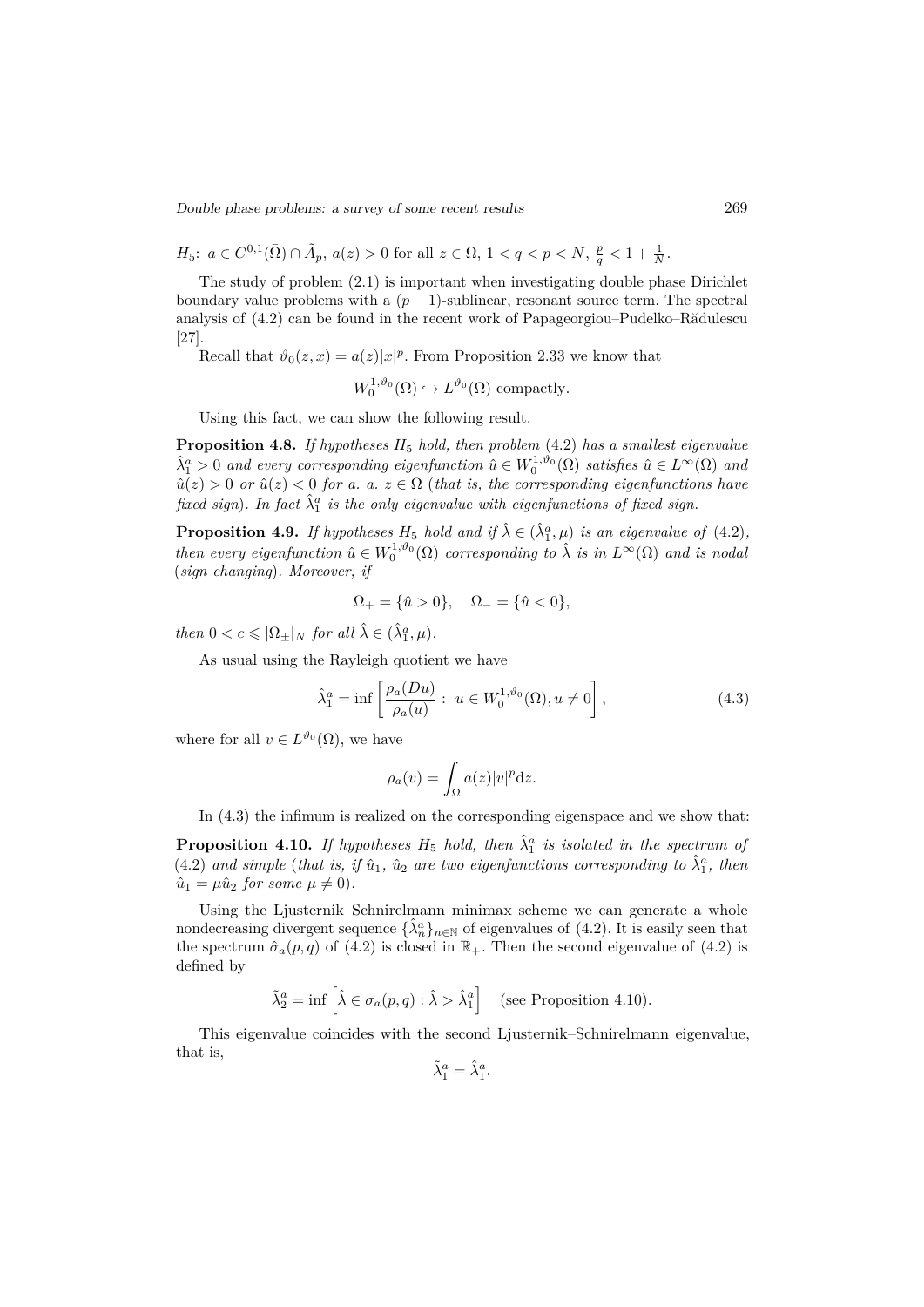For this eigenvalue we have an alternative minimax characterization different from the one provided by the Ljusternik–Schnirelmann scheme. So, let

$$
M = \{ u \in W_0^{1,\vartheta}(\Omega) : ||u||_{\vartheta_0} = 1 \},\
$$

 $\hat{u}_1 \in W_0^{1,\vartheta}(\Omega) \cap L^{\infty}(\Omega)$  is the positive,  $L^{\vartheta_0}(\Omega)$ -normalized (that is,  $\|\hat{u}_1\|_{\vartheta_0} = 1$ ) eigenfunction corresponding to  $\hat{\lambda}_1^a > 0$ ,

$$
\Gamma = \{ \gamma \in C([-1, 1], M) : \gamma(-1) = -\hat{u}_1, \gamma(1) = \hat{u}_1 \}.
$$

Recall that  $\hat{u}_1(z) > 0$  for a.a.  $z \in \Omega$ .

**Proposition 4.11.** *If hypotheses H*<sup>5</sup> *hold, then*

$$
\hat{\lambda}_2^a = \inf_{\gamma \in \Gamma} \max_{-1 \leq t \leq 1} \rho_a(D\gamma(t)).
$$

The above results use the fact that the operator  $A_p^a: W_0^{1,\vartheta}(\Omega) \to W_0^{1,\vartheta}(\Omega)^*$ defined by

$$
\langle A_p^a(u), h \rangle = \int_{\Omega} a(z) |Du|^{p-2} (Du, Dh)_{\mathbb{R}^N} dz
$$

for all  $u, h \in W_0^{1,\vartheta_0}(\Omega)$ , has the same properties as the operator  $V(\cdot)$ .

**Proposition 4.12.** *If hypotheses*  $H_5$  *hold, then the operator*  $A_p^a(\cdot)$  *is bounded, continuous, strictly monotone* (*thus maximal monotone too*) and of type  $(S)$  (*see Proposition 4.1*)*.*

Applications of these results to resonant double phase problems can be found in Papageorgiou–Pudelko–Rădulescu [27].

#### 5. PROBLEMS WITH COMPETING NONLINEARITIES

In this section we examine some parametric Dirichlet problems, in which the reaction (source) has nonlinearities of different structure (competing nonlinearities).

We start with the well-known "concave-convex" problem. So, with  $\Omega \subseteq \mathbb{R}^N$ a bounded domain with Lipschitz boundary *∂*Ω. We consider the following Dirichlet problem

$$
\begin{cases}\n-\Delta_p^a u(z) - \Delta_q u(z) = \xi(z)u(z)^{\tau-1} + \lambda u(z)^{\tau-1} \text{ in } \Omega, \\
u|_{\partial\Omega} = 0, 1 < \tau < q < p < r, \ p < N, \ \lambda > 0, \ u \geqslant 0.\n\end{cases} \tag{P_\lambda}
$$

We see that in the reaction we have two different terms. One is the  $(q-1)$ -sublinear (concave) term  $x \to \xi(z)x^{\tau-1}$ ,  $x \ge 0$  (recall that  $\tau < q$ ). The other is the parametric,  $(p-1)$ -superlinear (convex) term  $x \to \lambda x^{r-1}$ ,  $x \ge 0$  with  $\lambda > 0$  being the parameter (recall that  $p < r$ ). So, problem  $(P_{\lambda})$  is the double phase version of the "concave-convex" problem". We mention an essential difference from the usual concave-convex problems. In problem  $(P_\lambda)$  the parameter  $\lambda > 0$  multiplies the convex term, while in the standard concave-convex problems, the parameter  $\lambda > 0$  multiplies the concave term, see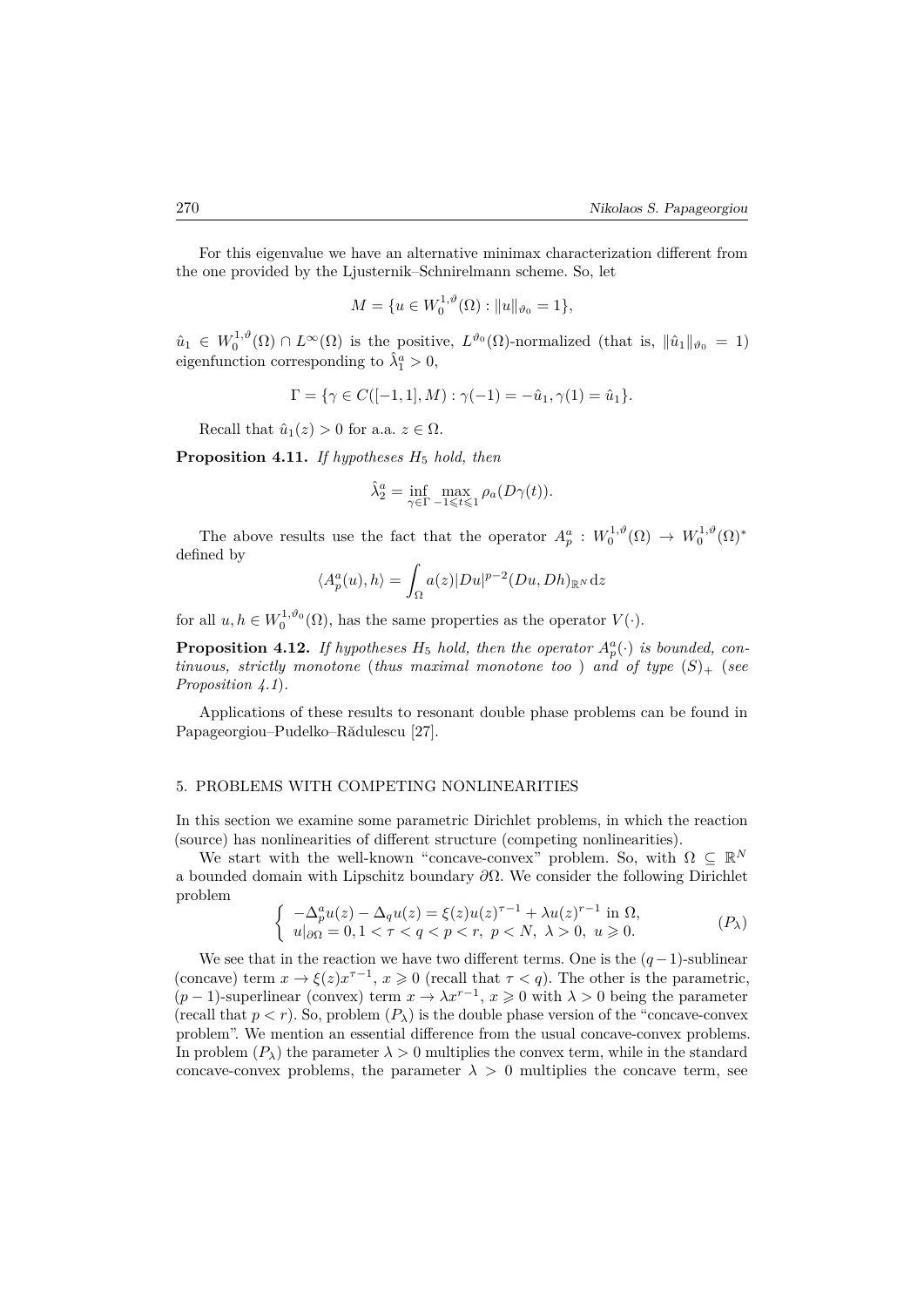Ambrosetti–Brezis–Cerami [1] (semilinear problems driven by the Laplacian), Garcia Azorero–Manfredi–Peral Alonso [12] (nonlinear problems driven by the *p*-Laplacian) and Leonardi–Papageorgiou [17] (nonlinear Robin problems with an indefinite potential). Then the structure of our problem is different and this combined with the lack of a global regularity theory (see the discussion before Proposition 3.6), leads to a different approach based on the Nehari method. An inspection of the tools used in the corresponding balanced problems (see  $[1, 12, 17]$ ), reveals that they can not be used in the present setting due to the lack of a global regularity theory. In particular, we can not use the equivalence of Hölder and Sobolev local minimizers. This leads to a different approach which uses the Nehari manifold. We set

$$
\psi_{\vartheta}(u) = \frac{1}{p}\rho_a(Du) + \frac{1}{q} ||Du||_q^q \quad \text{for all } u \in W_0^{1,\vartheta}(\Omega).
$$

We see that  $\psi_{\vartheta} \in C^1(W_0^{1,\vartheta}(\Omega))$  and

$$
\langle \psi'_{\vartheta}(u), h \rangle = \langle V(u), h \rangle \quad \text{for all } u, h \in W_0^{1, \vartheta}(\Omega).
$$

We introduce the following hypothese on the data of  $(P_\lambda)$ 

 $H_6$ :  $a \in C^{0,1}(\overline{\Omega})$ ,  $a(z) > 0$  for all  $z \in \Omega$ ,  $1 < \tau < q < p < r < q^*$ ,  $p < N$ ,  $\frac{p}{q} < 1 + \frac{1}{N}$ <br>and  $\xi \in L^{\infty}(\Omega) \setminus \{0\}$ ,  $\xi(z) \geq 0$  for a.a.  $z \in \Omega$ .

Then the energy (Euler) functional for problem  $(P_\lambda)$  is defined by

$$
\varphi_{\lambda}(u) = \psi_{\vartheta}(u) - \frac{1}{\tau} \int_{\Omega} \xi(z) |u|^{\tau} dz - \frac{\lambda}{r} ||u||_{r}^{r} \text{ for all } u \in W_{0}^{1,\vartheta}(\Omega).
$$

Clearly  $\varphi_{\lambda} \in C^1 \left( W_0^{1,\vartheta}(\Omega) \right)$ .

The Nehari manifold for the functional  $\varphi_{\lambda}(\cdot)$  is defined by

$$
N_{\lambda} = \left\{ u \in W_0^{1,\vartheta}(\Omega) : \langle \varphi_\lambda'(u), u \rangle = 0, u \neq 0 \right\}.
$$

Evidently the Nehari manifold contains the nontrivial solutions of  $(P_\lambda)$ . The Nehari manifold  $N_\lambda$  is much smaller than  $W_0^{1,\vartheta}(\Omega)$  and so properties of  $\varphi_\lambda(\cdot)$  which fail globally, will be true for  $\varphi_{\lambda}|_{N_{\lambda}}$ . In our case the presence of the convex (superlinear) term makes  $\varphi_{\lambda}(\cdot)$  unbounded below. However, we can show that

$$
\varphi_{\lambda}|_{N_{\lambda}}
$$
 is coercive (thus bounded below). (5.1)

The Nehari manifold is linked to the behavior of the so-called fibering function. For fixed  $u \in W_0^{1,\vartheta}(\Omega)$ , this function is defined by

$$
\beta_{\lambda}^{u}(t) = \varphi_{\lambda}(tu) \quad \text{for all } t \geqslant 0.
$$

Then  $\beta_{\lambda}^u \in C^2(0, \infty)$ . Note that

$$
u \in N_{\lambda} \Leftrightarrow (\beta_{\lambda}^{u})'(1) = 0.
$$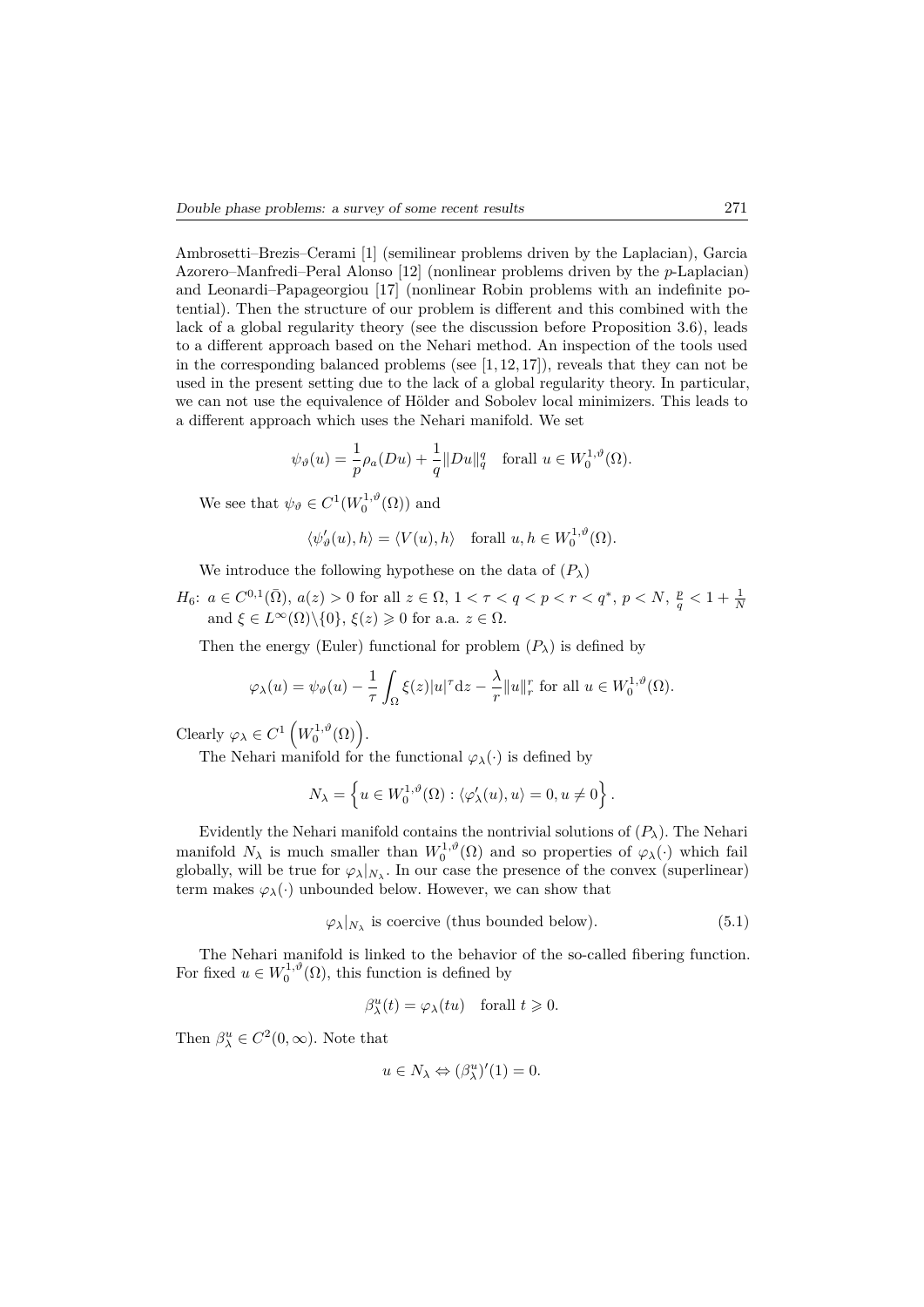More generally, we can say that

$$
tu \in N_{\lambda} \Leftrightarrow (\beta_{\lambda}^{u})'(t) = 0.
$$

It follows that the elements of the Nehari manifold correspond to the stationary points of the corresponding fibering maps. Therefore, it is natural to subdivide  $N_\lambda$ into sets corresponding to local minima, local maxima and points of infection. Hence we define

$$
N_{\lambda}^{+} = \{u \in N_{\lambda} : (\beta_{\lambda}^{u})''(1) > 0\} \text{ (local minima)}
$$
  
\n
$$
N_{\lambda}^{-} = \{u \in N_{\lambda} : (\beta_{\lambda}^{u})''(1) < 0\} \text{ (local maxima)}
$$
  
\n
$$
N_{\lambda}^{0} = \{u \in N_{\lambda} : (\beta_{\lambda}^{u})''(1) = 0\} \text{ (points of inflection)}
$$

We have the following decomposition of the Nehari manifold

$$
N_{\lambda} = N_{\lambda}^{+} \cup N_{\lambda}^{-} \cup N_{\lambda}^{0}.
$$
\n
$$
(5.2)
$$

On account of (5.1) we have

$$
m_{\lambda}^{+} = \inf_{N_{\lambda}^{+}} \varphi_{\lambda} > -\infty \text{ (provided } N_{\lambda}^{+} \neq \emptyset).
$$

Using the definition of  $N^+_\lambda \subseteq N_\lambda$ , we show that

$$
m_{\lambda}^{+} < 0. \tag{5.3}
$$

Moreover, via a contradiction argument, we show that

$$
N_{\lambda}^{0} = \emptyset \quad \text{for all } \lambda > 0 \text{ small.} \tag{5.4}
$$

At the same time we have

$$
N_{\lambda}^{\pm} \neq \emptyset \quad \text{for all } \lambda > 0 \text{ small.} \tag{5.5}
$$

Then from  $(5.2)$ ,  $(5.4)$ ,  $(5.5)$ , we infer that

$$
N_{\lambda} = N_{\lambda}^{+} \cup N_{\lambda}^{-} \quad \text{for all } \lambda > 0 \text{ small.} \tag{5.6}
$$

Using (5.1), (5.6) and the fibering map, we show that for all  $\lambda > 0$  small, there exists  $u_0^{\lambda} \in N_{\lambda}^+$  such that

$$
\varphi_\lambda(u_0^\lambda)=m_\lambda^+<0=\varphi_\lambda(0)\text{ (see (9))}.
$$

Although  $u_0^{\lambda}$  is a constrained minimizer of  $\varphi_{\lambda}(\cdot)$ , using the Lagrange multiplier rule, we show that  $u_0^{\lambda}$  is a critical point of  $\varphi_{\lambda}$ , that is,

$$
u_0^{\lambda} \in K_{\varphi_{\lambda}} = \left\{ u \in W_0^{1,\vartheta}(\Omega) : \varphi_{\lambda}'(u) = 0 \right\} \text{ (critical set of } \varphi_{\lambda}(\cdot)).
$$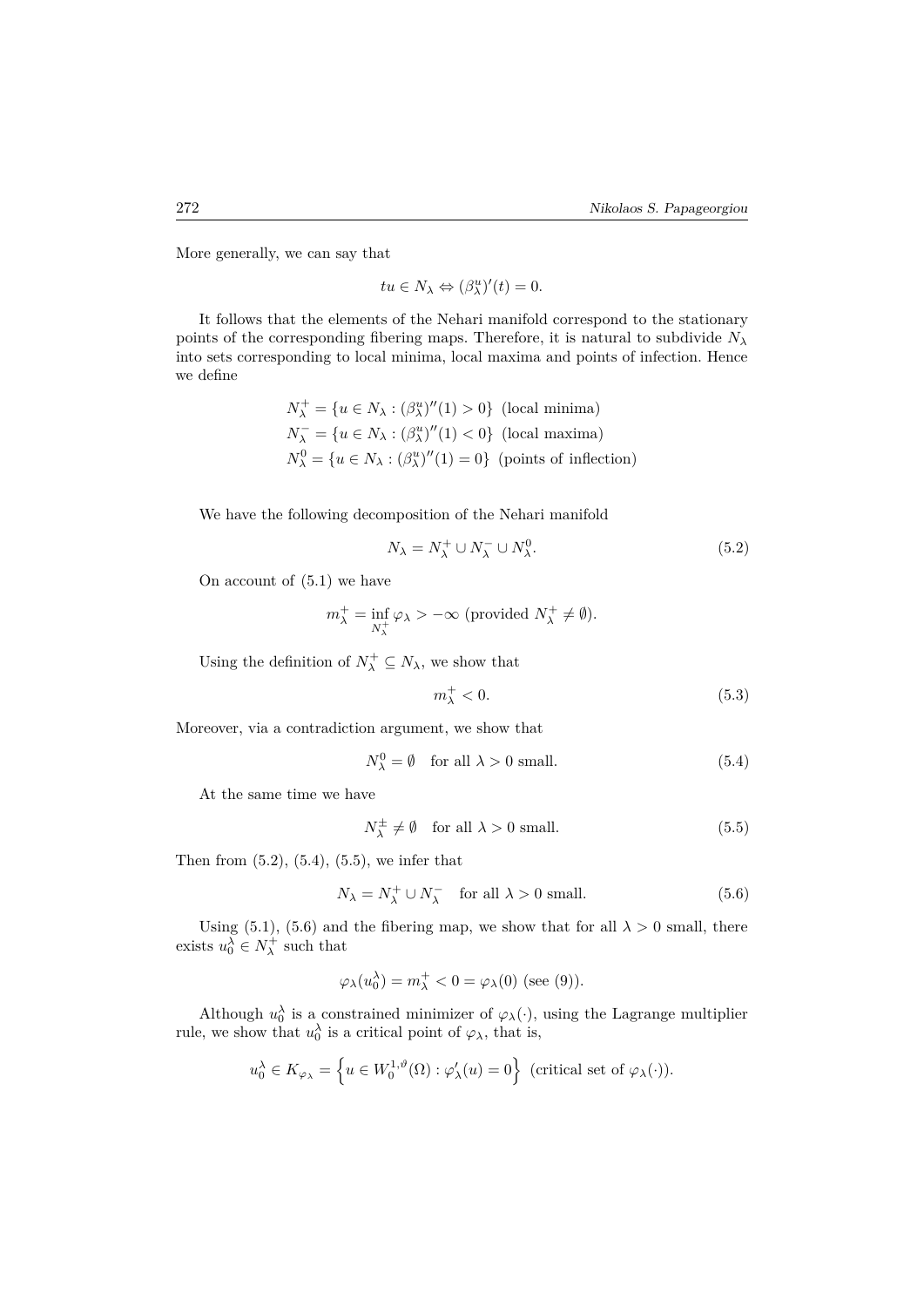We do a similar analysis for the component  $N_{\lambda}^-$  ( $\lambda > 0$  small, see (5.6)). So, we set

$$
m_{\lambda}^- = \inf_{N_{\lambda}^-} \varphi_{\lambda}.
$$

Using the direct method of the calculus of variations (see  $(5.1)$ ), we show the existence of a  $\hat{u}_{\lambda} \in N_{\lambda}^-$  such that

$$
m_{\lambda}^- = \varphi_{\lambda}(\hat{u}_{\lambda}).
$$

Again we have that  $\hat{u}_{\lambda} \in K_{\varphi_{\lambda}}$ . Therefore both components  $N_{\lambda}^+$  and  $N_{\lambda}^-$  are natural constraints for the function  $\varphi_{\lambda}(\cdot)$  (see Papageorgiou–Rădulescu–Repovš [28, p. 425]). So, we have

$$
u_0^{\lambda} \in K_{\varphi_{\lambda}} \cap N_{\lambda}^{+}, \quad \hat{u}_{\lambda} \in K_{\varphi_{\lambda}} \cap N_{\lambda}^{-} \quad \text{for } \lambda > 0 \text{ small}
$$

and so are nontrivial solutions of  $(P_\lambda)$ . Since

$$
\varphi_{\lambda}(u) = \varphi_{\lambda}(|u|)
$$
 forall $u \in W_0^{1,\vartheta}(\Omega)$ ,

we may assume that  $u_0^{\lambda}, \hat{u}_{\lambda} \geq 0$ . Invoking Proposition 3.6, we have  $u_0^{\lambda}(z), \hat{u}_{\lambda}(z) > 0$ for a. a.  $z \in \Omega$ . So, we can state the following multiplicity theorem for  $(P_\lambda)$  (see Liu–Papageorgiou [21]).

**Theorem 5.1.** *If hypotheses*  $(H_6)$  *hold, then for all*  $\lambda > 0$  *small problem*  $(P_{\lambda})$  *has* at least two positive solutions  $u_0^{\lambda}, \hat{u}_{\lambda} \in W_0^{1,\vartheta}(\Omega) \cap L^{\infty}(\Omega)$  and  $u_0^{\lambda}(z) > 0, \hat{u}_{\lambda}(z) > 0$ *for a.a.*  $z \in \Omega$ *.* 

This theorem reveals a discontinuity property for the "spectrum" of  $(P_\lambda)$ . Indeed, if  $\lambda = 0$ , the problem has a unique solution, while for  $\lambda > 0$  small problem  $(P_{\lambda})$  has at least two positive solutions. This discontinuity is no longer true when the parameter  $\lambda > 0$  multiplies the concave term.

Using a similar version of the Nehari method, we can also treat problems, where we have competition of singular and superlinear terms. So, the problem under consideration is the following:

$$
\begin{cases}\n-\Delta_p^a u(z) - \Delta_q u(z) = \lambda u(z)^{-\mu} + \xi(z)u(z)^{r-1} & \text{in } \Omega, \\
u|_{\partial\Omega} = 0, 1 < q < p < r, \\
0 < \mu < 1, \lambda > 0, \ u \geqslant 0.\n\end{cases} \tag{P'_\lambda}
$$

For this problem we have the following multiplicity theorem (see Liu–Popogeorgiou [20]).

**Theorem 5.2.** *If hypotheses*  $H_6$  *hold, then for all*  $\lambda > 0$  *small problem*  $(P'_\lambda)$  *has at least two positive solutions*

$$
u_{\lambda}, \hat{u}_{\lambda} \in W_0^{1,\vartheta}(\Omega) \cap L^{\infty}(\Omega),
$$
  
0  $< u_{\lambda}(z), \hat{u}_{\lambda}(z)$  a.e. in  $\Omega$ ,  
 $\varphi_{\lambda}(u_{\lambda}) < 0 < \varphi_{\lambda}(\hat{u}_{\lambda}).$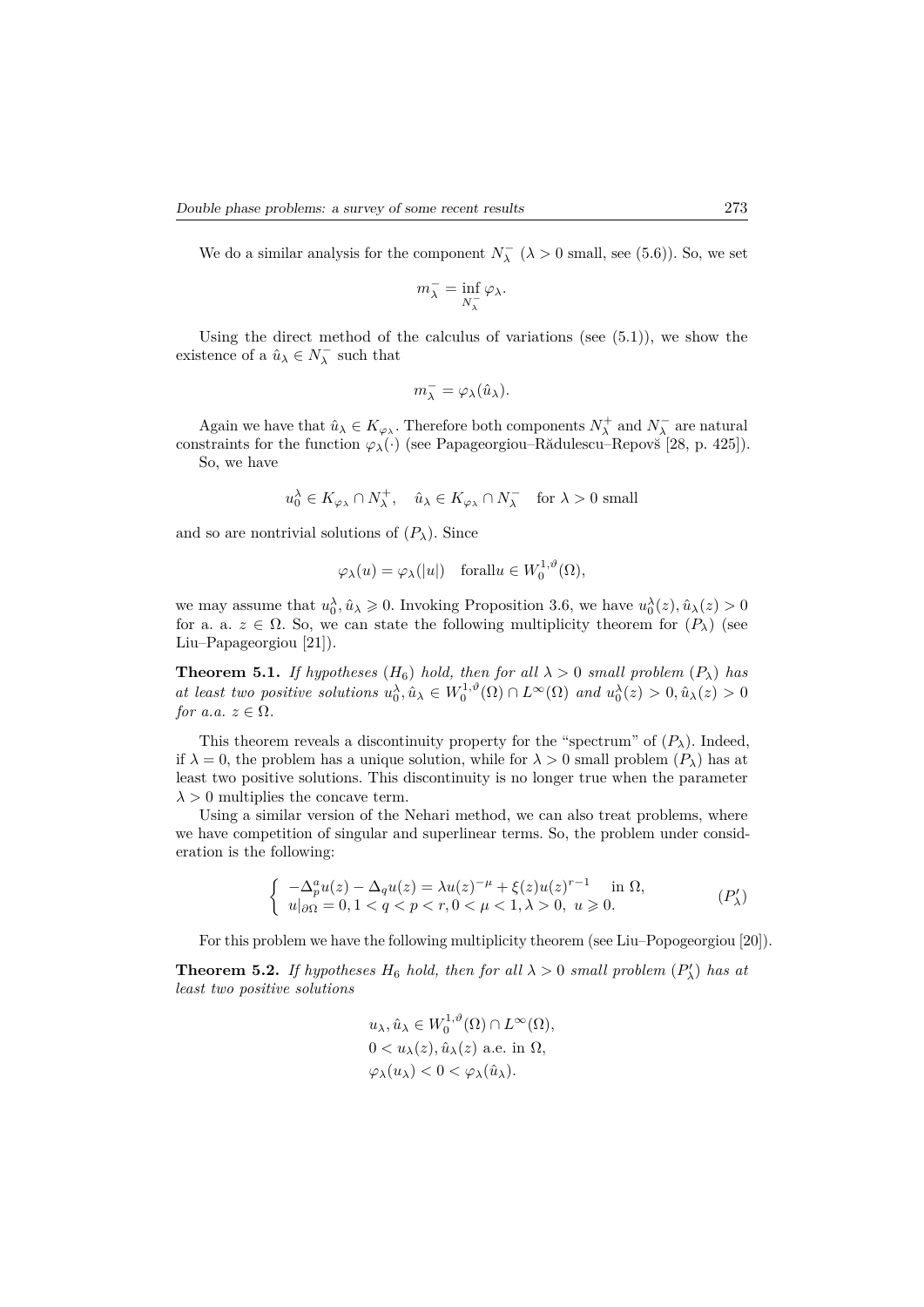In this case the energy functional  $\varphi_{\lambda}(\cdot)$  is given by

$$
\varphi_{\lambda}(u) = \frac{1}{p}\rho_a(Du) + \frac{1}{q}||Du||_q^q - \frac{\lambda}{1-\mu} \int_{\Omega} |u|^{1-p} dz - \frac{1}{r} \int_{\Omega} \xi(z)|u|^r dz
$$

for all  $u \in W_0^{1,\vartheta}(\Omega)$ .

Note that on account of the singular term,  $\varphi_{\lambda}(\cdot)$  is not  $C^1$ . This is a source of difficulties in the study of  $(P'_{\lambda})$ .

Additional results on singular double phase problem can be found in Crespo Blanco–Papageorgiou–Winkert [6] and Papageorgiou–Rădulescu–Zhang [31].

Finally, we examine the case where we have the competition of a parametric (*q* − 1)-linear term and of a (*p* − 1)-superlinear perturbation. So, the problem is the following

$$
\begin{cases}\n-\Delta_p^a u(z) - \Delta_q u(z) = \lambda |u(z)|^{q-2} u(z) + f(z, u(z)) \text{ in } \Omega, \\
u|_{\partial \Omega} = 0, 1 < q < p, \ \lambda \in \mathbb{R}.\n\end{cases} \tag{P''}
$$

The hypotheses on the data of this problem are the following.

*H*<sub>7</sub>:  $a \in L^{\infty}(\Omega)$ ,  $a(z) \geq 0$  for a.a.  $z \in \Omega$ ,  $a \neq 0$ ,  $1 < q < p$ ,  $\frac{p}{q} < 1 + \frac{1}{N}$ . *H*<sub>8</sub>:  $f : \Omega \times \mathbb{R} \to \mathbb{R}$  is a Carathéodory function such that  $f(z, 0) = 0$  for a.a.  $z \in \Omega$ and

- (a)  $|f(z, x)| \leq \hat{a}(z)[1 + |x|^{r-1}]$  for a.a.  $z \in \Omega$ , all  $x \in \mathbb{R}$ , with  $\hat{a} \in L^{\infty}(\Omega)$  and *p* < *r* < *q*<sup>\*</sup>,
- (b) if  $F(z, x) = \int_0^x f(z, s) ds$ , then  $\lim_{x \to +\infty} \frac{F(z, x)}{|x|^p}$  $\frac{f(z,x)}{|x|^p}$  =  $+\infty$  uniformly for a.a.  $z \in \Omega$  and if  $\varrho(z, x) = f(z, x)x - pF(z, x)$ , then  $0 \leq \hat{c} \leq$  $\liminf_{x\to\pm\infty}\frac{\varrho(z,x)}{|x|^p}$  $\frac{f(z,x)}{|x|^p}$  uniformly for a.a.  $z \in \Omega$ ,
- (c)  $\lim_{x\to 0} \frac{f(z,x)}{|x|^{q-2}x}$  $\frac{f(z,x)}{|x|^{q-2}x} = 0$  uniformly for a.a.  $z \in \Omega$ ,
- (d) for a.a.  $z \in \Omega$ , the quotient function  $x \to \frac{f(z,x)}{|x|^{p-1}}$  is increasing on  $(0, +\infty)$  and on  $(-\infty, 0)$ .

**Remark 5.3.** Note that hypotheses  $H_8$ -(ii) implies that for a.a.  $z \in \Omega$ ,  $f(z, \cdot)$  is (*p*−1)-superlinear. Hypotheses *H*8-(iv) is weaker than the standard Nehari monotonicity condition which requires that the quotient function  $x \to \frac{f(z,x)}{|x|^{p-1}}$  is strictly increasing on (0*,* +∞) and on (−∞*,* 0) (see Gasinski–Winkert [14] and Liu–Dai [19]; see also [32] for Neumann problems).

In this case the energy (Euler) functional is

$$
\varphi_{\lambda}(u) = \frac{1}{p}\rho_a(Du) + \frac{1}{q}||Du||_q^q - \frac{\lambda}{q}||u||_q^q - \int_{\Omega} F(z, u)dz.
$$

In order to produce constant sign solutions, we also introduce the positive and negative truncations of  $\varphi_{\lambda}$ , namely the functional

$$
\varphi_{\lambda}^{\pm}(u) = \frac{1}{p}\rho_a(Du) + \frac{1}{q}||Du||_q^q - \frac{\lambda}{q}||u^{\pm}||_q^q - \int_{\Omega} F(z, \pm u^{\pm})dz.
$$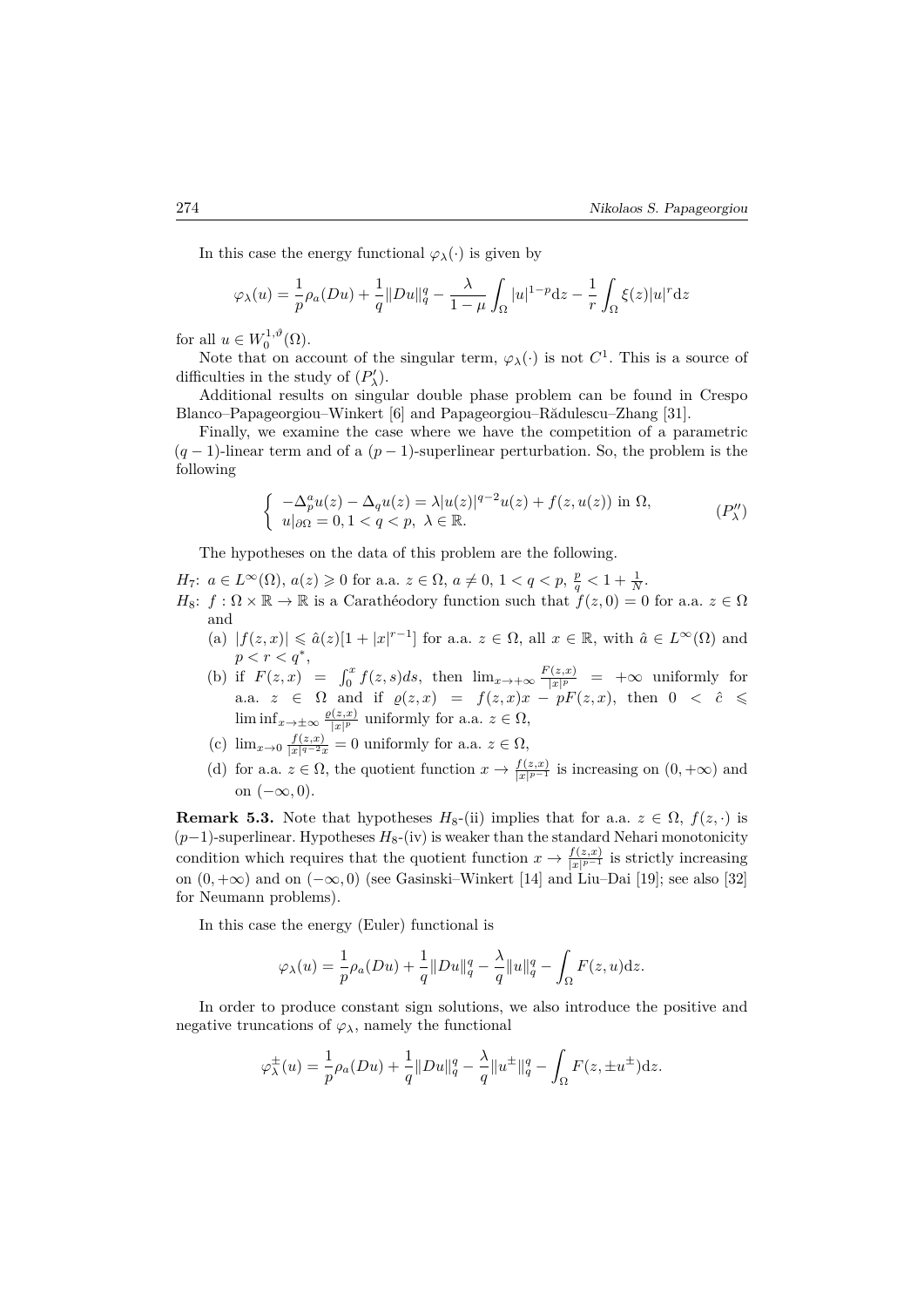Evidently,  $\varphi_{\lambda}, \varphi_{\lambda}^{\pm} \in C^{1}(W_{0}^{1,\vartheta}(\Omega)).$ 

We introduce the following sets:

$$
\begin{split} N^{\lambda} &= \left\{u \in W_{0}^{1,\vartheta}(\Omega): \langle \varphi_{\lambda}^{\prime}(u), u \rangle = 0, \ u \neq 0 \right\}, \\ N_{+}^{\lambda} &= \left\{u \in W_{0}^{1,\vartheta}(\Omega): \langle (\varphi_{\lambda}^{+})^{\prime}(u), u \rangle = 0, \ u \geqslant 0, \ u \neq 0 \right\}, \\ N_{-}^{\lambda} &= \left\{u \in W_{0}^{1,\vartheta}(\Omega): \langle (\varphi_{\lambda}^{-})^{\prime}(u), u \rangle = 0, \ u \leqslant 0, \ u \neq 0 \right\}, \\ N_{0}^{\lambda} &= \left\{u \in W_{0}^{1,\vartheta}(\Omega): \langle \varphi_{\lambda}^{\prime}(u), u^{\pm} \rangle = 0, \ u^{\pm} \neq 0 \right\}. \end{split}
$$

Note that  $N^{\lambda}$  is the Nehari manifold for the energy functional  $\varphi_{\lambda}(\cdot)$  and  $N_{\pm}^{\lambda}, N_0^{\lambda} \subseteq N^{\lambda}$ . Also  $N_{+}^{\lambda}$  (resp.  $N_{-}^{\lambda}$ ) contains the positive (resp. negative) solutions, while  $N_0^{\lambda}$  contains the nodal solutions of  $(P''_{\lambda})$ .

Let  $\hat{\lambda}_1(q) > 0$  denote the principal eigenvalue of  $(-\Delta_q, W_0^{1,q}(\Omega))$ . Using a different version of the Nehari method we obtain the following multiplicity theorem (see Papageorgiou–Vetro–Vetro [34]).

**Theorem 5.4.** *If hypotheses*  $H_7$ *,*  $H_8$  *hold and*  $\lambda < \hat{\lambda}_1(q)$ *, then problem*  $(P''_{\lambda})$  *has at least three nontrivial solutions*

> $u_0 \in N_+^{\lambda} \cap L^{\infty}(\Omega)$  (positive solution),  $v_0 \in N^{\lambda}_{-} \cap L^{\infty}(\Omega)$  (negative solution),  $y_0 \in N_0^{\lambda} \cap L^{\infty}(\Omega)$  (nodal solution).

### REFERENCES

- [1] A. Ambrosetti, H. Brezis, G. Cerami, *Combined effects of concave and convex nonlinearities in some elliptic problems*, J. Funct. Anal. **122** (1994), no. 2, 519–543.
- [2] P. Baroni, M. Colombo, G. Mingione, *Regularity for general functionals with double phase*, Calc. Var. Partial Differential Equations **57** (2018), no. 2, Paper no. 62.
- [3] S.T. Chen, X.H. Tang, *On the planar Schrödinger-Poisson system with the axially symmetric potential*, J. Differential Equations **268** (2020), 945–976.
- [4] F. Colasuonno, M. Squassina, *Eigenvalues for double phase variational integrals*, Ann. Mat. Pura Appl. (4) **195** (2016), no. 6, 1917–1959.
- [5] M. Colombo, G. Mingione, *Regularity for double phase variational problems*, Arch. Ration. Mech. Anal. **215** (2015), no. 2, 443–496.
- [6] A. Crespo-Blanco, N.S. Papageorgiou, P. Winkert, *Parametric superlinear double phase problems with singular term and critical growth on the boundary*, Math. Methods Appl. Sci. (2021), doi:10.1002/mma.7924.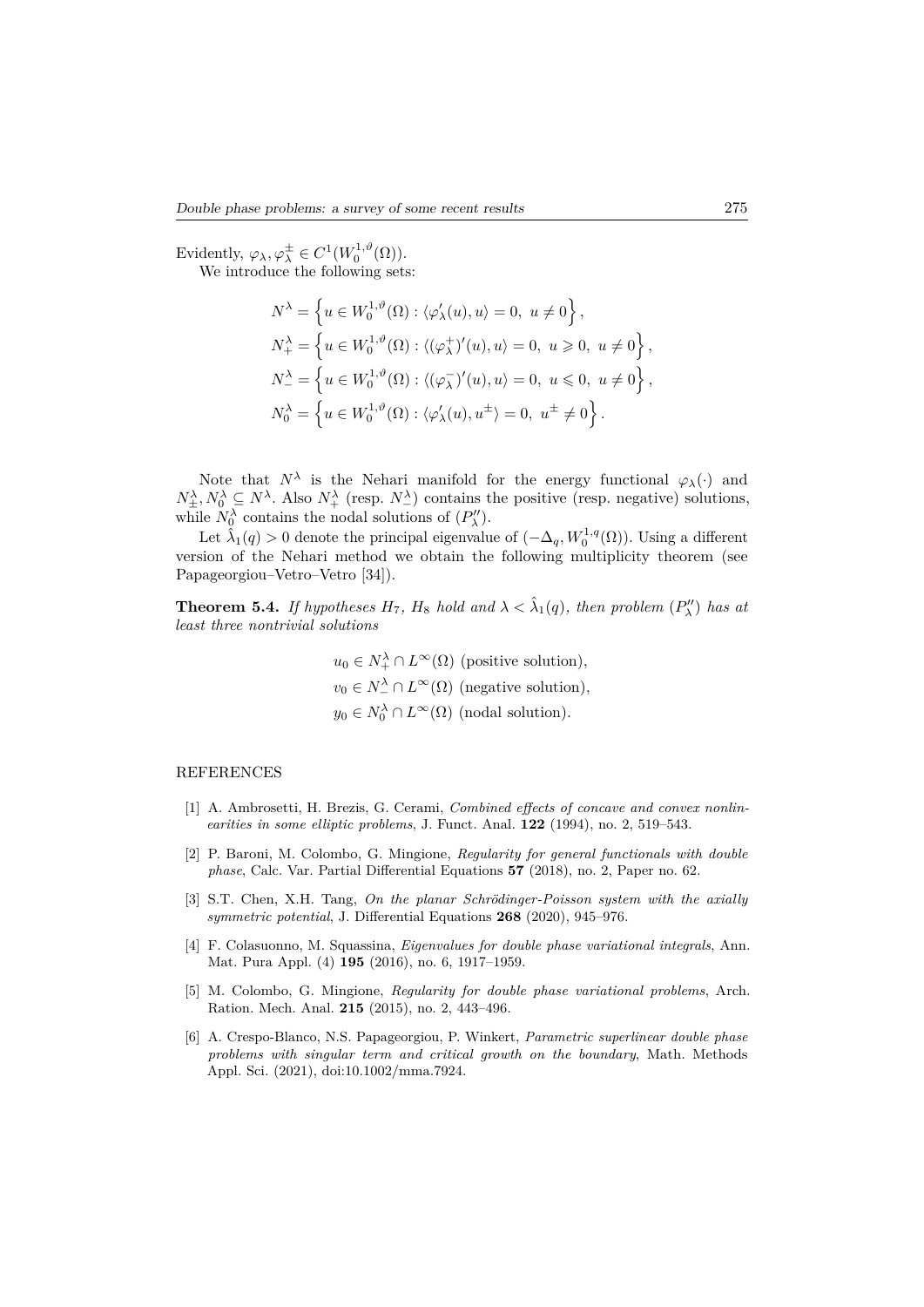- [7] D. Cruz-Uribe, A. Fiorenza, *Variable Lebesgue Spaces. Foundations and Harmonic Analysis*, Applied and Numerical Harmonic Analysis, Birkhäuser/Springer, Heidelberg, 2013.
- [8] C. De Filippis, *Higher integrability for constrained minimizers of integral functionals with* (*p, q*)*-growth in low dimension*, Nonlinear Anal. **170** (2018), 1–20.
- [9] M. Eleuteri, P. Marcellini, E. Mascolo, *Lipschitz estimates for systems with ellipticity conditions at infinity*, Ann. Mat. Pura Appl. **195** (2016), no. 5, 1575–1603.
- [10] M. Eleuteri, P. Marcellini, E. Mascolo, *Regularity for scalar integrals without structure conditions*, Adv. Calc. Var. **13** (2020), no. 3, 279–300.
- [11] L. Esposito, F. Leonetti, G. Mingione, *Sharp regularity for functionals with* (*p, q*) *growth*, J. Differential Equations **204** (2004), no. 1, 5–55.
- [12] J.P. Garcia Azorero, I. Peral Alonso, J.J. Manfredi, *Sobolev versus Hölder local minimizers and global multiplicity for some quasilinear elliptic equations*, Commun. Contemp. Math. **2** (2000), no. 3, 385–404.
- [13] L. Gasinski, N.S. Papageorgiou, *Nonlinear Analysis*, Chapman & Hall*/*CRC, Boca Raton, FL, 2006.
- [14] L. Gasinski, P. Winkert, *Constant sign solutions for double phase problems with superlinear nonlinearity*, Nonlinear Anal. **195** (2020), 111739, 9 pp.
- [15] M. Guedda, L. Véron, *Quasilinear elliptic equations involving critical Sobolev exponents*, Nonlinear Anal. **13** (1989), no. 8, 879–902.
- [16] P. Harjulehto, P. Hästö, *Orlicz Spaces and Generalized Orlicz Spaces*, Lecture Notes in Mathematics, vol. 2236, Springer, 2019.
- [17] S. Leonardi, N.S. Papageorgiou, *Positive solutions for nonlinear Robin problems with indefinite potential and competing nonlinearities*, Positivity **24** (2020), no. 2, 339–367.
- [18] G.M. Lieberman, *The natural generalization of the natural conditions of Ladyzhenskaya and Ural'tseva for elliptic equations*, Comm. Partial Differential Equations **16** (1991), no. 2–3, 311–361.
- [19] W. Liu, G. Dai, *Existence and multiplicity results for double phase problem*, J. Differential Equations **265** (2018), no. 9, 4311–4334.
- [20] Z. Liu, N.S. Papageorgiou, *Singular double phase equations*, Math. Nachrichten, to appear.
- [21] Z. Liu, N.S. Papageorgiou, *Positive solutions for double phase problems with combined nonlinearities*, Positivity, to appear.
- [22] P. Marcellini, *Regularity and existence of solutions of elliptic equations with p, q-growth conditions*, J. Differential Equations **90** (1991), 1–30.
- [23] P. Marcellini, *Regularity for some scalar variational problems under general growth conditions*, J. Optim. Theory Appl. **90** (1996), 161–181.
- [24] P. Marcellini, *Growth conditions and regularity for weak solutions to nonlinear elliptic pdes*, J. Math. Anal. Appl. **501** (2021), no. 1, Paper no. 124408.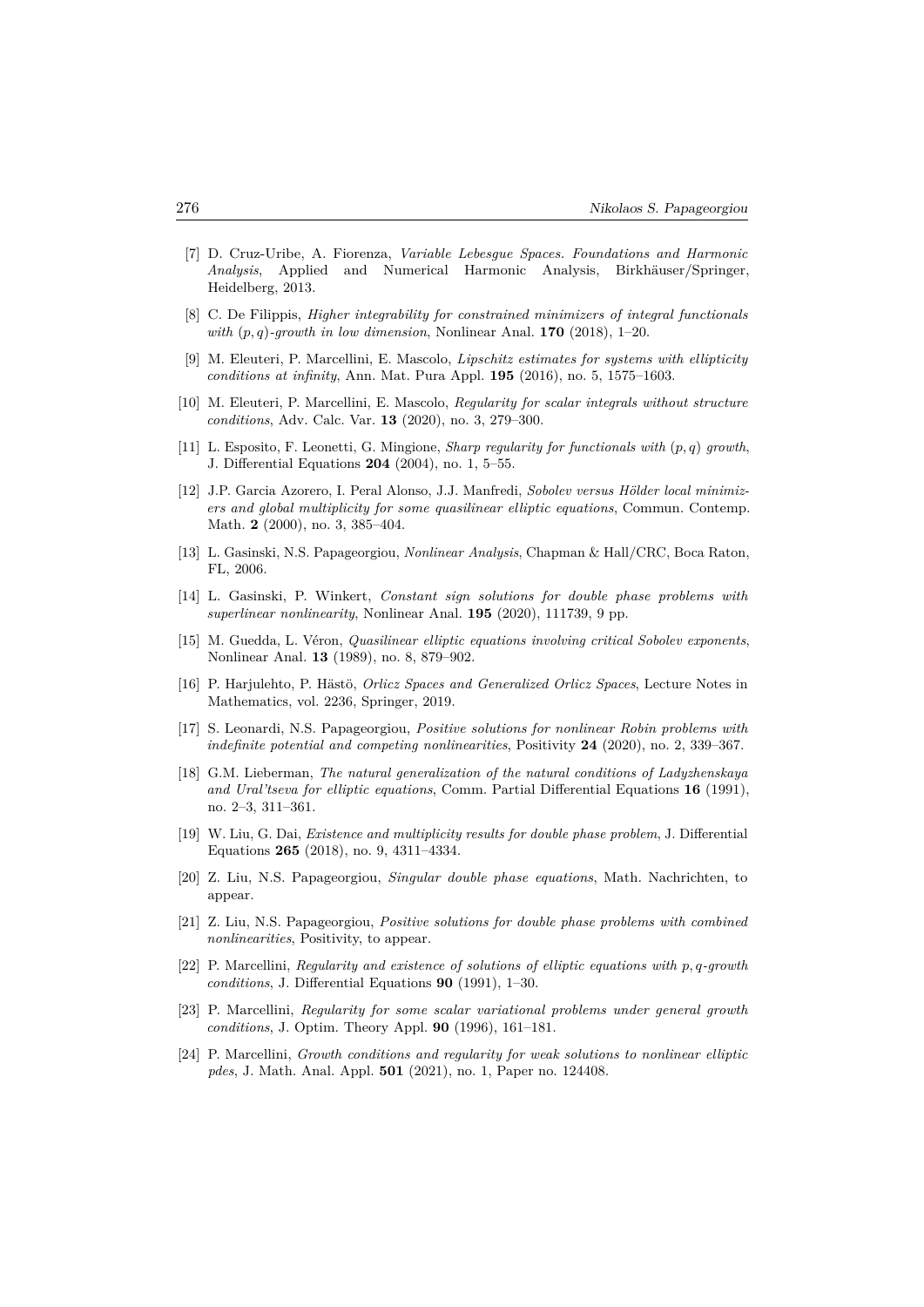- [25] G. Mingione, V.D. Rădulescu, *Recent developments in problems with nonstandard growth and nonuniform ellipticity*, J. Math. Anal. Appl. **501** (2021), no. 1, Paper no. 125197.
- [26] J. Musielak, *Orlicz Spaces and Modular Spaces*, Lecture Notes in Mathematics, vol. 1034, Springer-Verlag, Berlin, 1983.
- [27] N.S. Papageorgiou, A. Pudelko, V.D. Rădulescu, *Nonautonomous* (*p, q*) *equations with unbalanced growth*, submitted.
- [28] N.S. Papageorgiou, V.D. Rădulescu, D. Repovš, *Nonlinear Analysis Theory and Methods*, Springer Monographs in Mathematics, Springer, Cham, 2019.
- [29] N.S. Papageorgiou, V.D. Rădulescu, Y. Zhang, *Anisotropic singular double phase Dirichlet problems*, Discrete Contin. Dyn. Syst. Ser. S **14** (2021), no. 12, 4465–4502.
- [30] N.S. Papageorgiou, V.D. Rădulescu, Y. Zhang, *Resonant double phase equations*, Nonlinear Anal. Real World Appl. **64** (2022), Paper no. 103454.
- [31] N.S. Papageorgiou, V.D. Rădulescu, Y. Zhang, *Strongly singular double phase problems*, Medit. J. Math., to appear.
- [32] N.S. Papageorgiou, V.D. Rădulescu, Y. Zhang, *Multiple solutions for superlinear double phase Neumann problems*, Rev. R. Acad. Cienc. Exactas Fis. Nat. Ser. A Mat. RACSAM **116** (2022), no. 1, Paper no. 14.
- [33] N.S. Papageorgiou, C. Vetro, F. Vetro, *Multiple solutions for parametric double phase Dirichlet problems*, Commun. Contemp. Math. **23** (2021), no. 4, Paper no. 2050006.
- [34] N.S. Papageorgiou, C. Vetro, F. Vetro, *Least energy solutions with sign information for parametric double phase problems*, Results in Math. **77** (2022), no. 35.
- [35] P. Pucci, J. Serrin, *The Maximum Principle*, Progress in Nonlinear Differential Equations and their Applications, vol. 73, Birkhäuser Verlag, Basel, 2007.
- [36] V.D. Rădulescu, *Isotropic and anisotropic double-phase problems: old and new*, Opuscula Math. **39** (2019), no. 2, 259–279.
- [37] M.A. Ragusa, A. Tachikawa, *Regularity for minimizers for functionals of double phase with variable exponents*, Adv. Nonlinear Anal. **9** (2020), no. 1, 710–728.
- [38] X.H. Tang, S.T. Chen, *Ground state solutions of Nehari–Pohozaev type for Kirchhoff-type problems with general potentials*, Calc. Var. Partial Differential Equations **56** (2017), 110.
- [39] X.H. Tang, B.T. Cheng, *Ground state sign-changing solutions for Kirchhoff type problems in bounded domains*, J. Differential Equations **261** (2016), 2384–2402.
- [40] V.V. Zhikov, *Averaging of functionals of the calculus of variations and elasticity theory* Izv. Akad. Nauk SSSR Ser. Mat. **50** (1986), no. 4, 675–710, 877 [in Russian].
- [41] V.V. Zhikov, *On Lavrentiev's phenomenon*, Russian J. Math. Phys. **3** (1995), no. 2, 249–269.